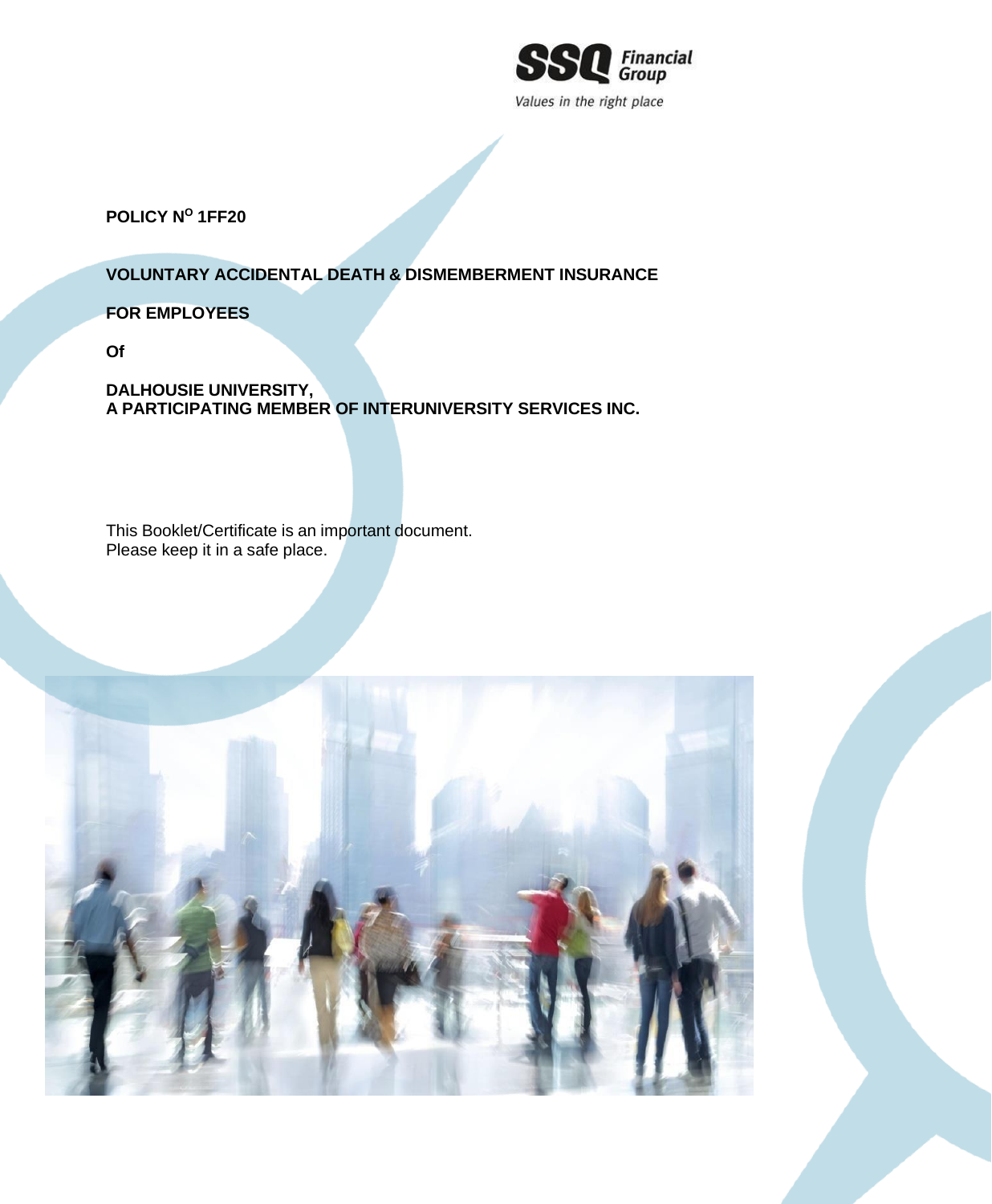This booklet is an outline of SSQ Insurance Company Inc.'s Accidental Death and Dismemberment insurance program offered to Employees of the Policyholder. It is designed to help you learn more about the coverage offered under this insurance program. This booklet should be kept for future reference.

The Accidental Death and Dismemberment #1FF20 group insurance program's Master Application, endorsements and attached papers, if any, and the entire contract of insurance, all referred to hereafter as the "Policy", set forth the terms and conditions of the insurance program. All rights and obligations are determined in accordance with the Policy, not this booklet. For exact provisions of coverage offered, please contact your Human Resources department.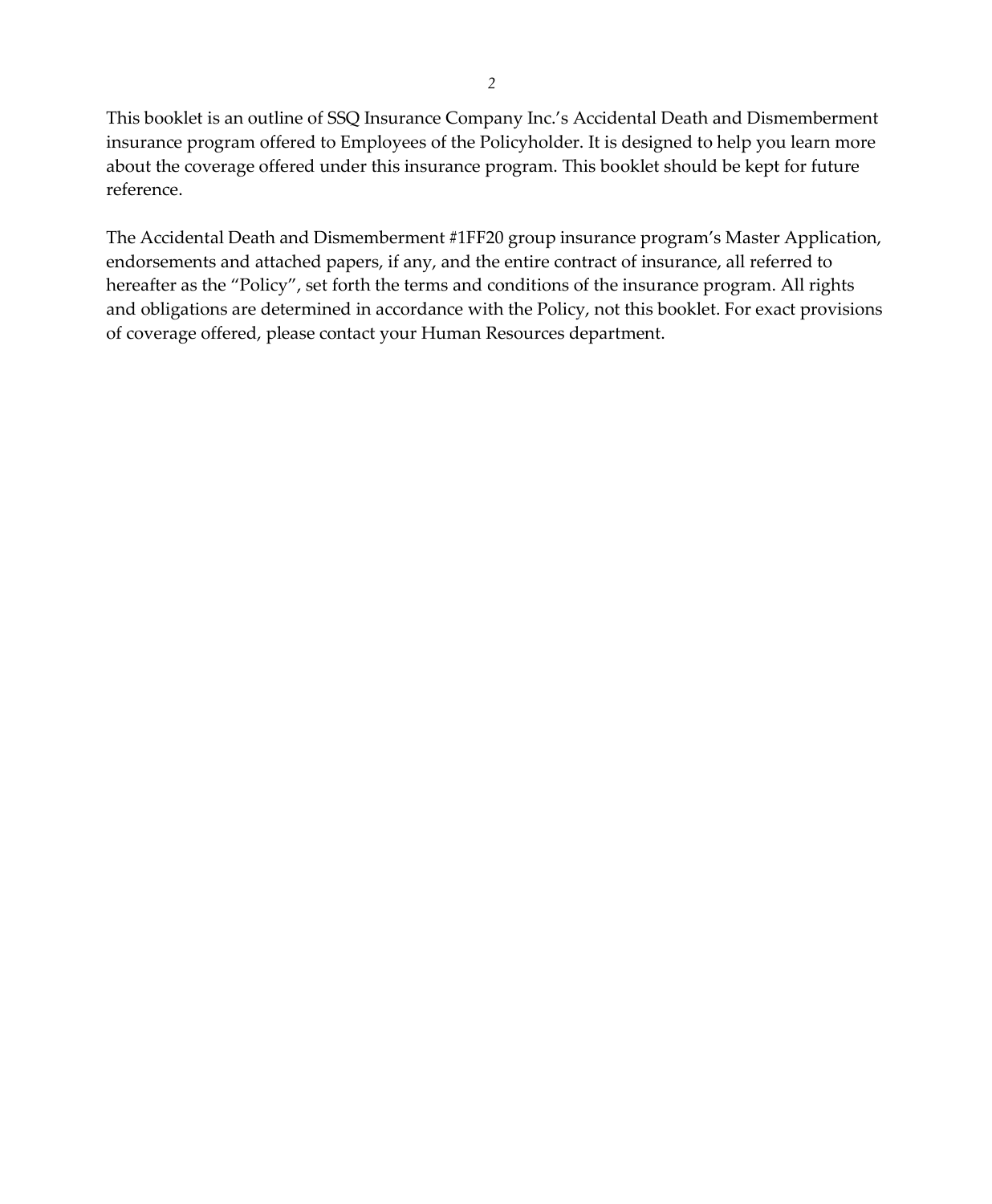### **SPECIFIC PROVISIONS**

**1. Name of Policyholder**

**DALHOUSIE UNIVERSITY, A PARTICIPATING MEMBER OF INTERUNIVERSITY SERVICES INC.**

## **2. Description of Eligible Persons:**

All active permanent Employees of the Policyholder residing in Canada.

If an Employee is absent from work for any reason other than:

- a) bona fide vacation;
- b) maternity / parental leave;

such Employee will only become eligible upon return to active work.

"Employee" means a permanent, active employee, an active Grat paid employee and a Postdoctoral Fello of the Policyholder.

# **3. Accidental Death and Dismemberment Insurance Benefit**

### **Principal Sum**

### Employee

Only Plan: \$10,000 minimum, in units of \$10,000, to a maximum of \$300,000. Employee and Family Plan: Employees - \$10,000 minimum, in units of \$10,000, to a maximum of \$300,000.

> Spouses only – In the event there are no Dependent Children covered, the amount of Principal Sum applicable to the Spouse will be 60% of the Principal Sum of the Employee.

Spouses and Dependent Children – 50% of the Principal Sum of the Employee applicable to the Spouse and 10% of the Principal Sum of the Employee applicable to each Dependent Child.

Dependent Children only – In the event there is no Spouse covered, the amount of Principal Sum applicable to each Dependent Child will be 20% of the Principal Sum of the Employee.

## **Indemnities**

- A) Specific Loss Accident Indemnity:
- Loss
- Loss or Loss of Use
- Paralysis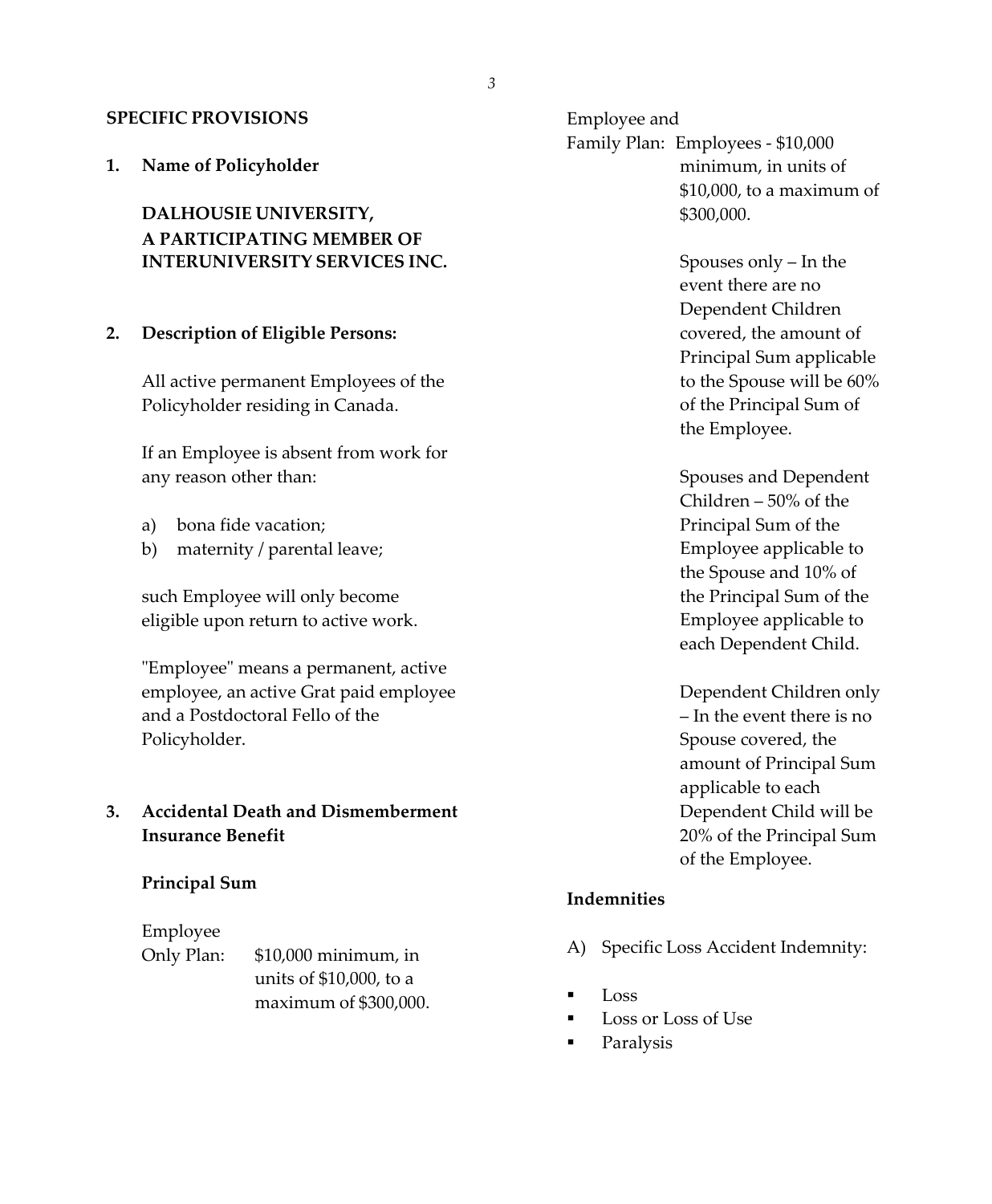- B) Other types of Indemnities:
- Surgical Reattachment Benefit
- **•** Repatriation Benefit
- **Education Benefit**
- Day-Care Benefit
- **Rehabilitation Benefit**
- **Workplace Modification** /Accommodation Benefit
- Occupational Training Benefit
- **Enhanced Child Benefit**
- Permanent Total Disability Indemnity
- **•** Family Transportation Benefit
- **Identification Benefit**
- Common Disaster Benefit
- Seat Belt Benefit
- Home Alteration and/or Vehicle Modification Benefit
- Hospital Indemnity
- Cosmetic Disfigurement Benefit
- **Escalation Benefit**
- Bereavement Benefit
- **Funeral Expense Benefit**
- Psychological Therapy Benefit
- Assault Benefit
- Carjacking Benefit
- Public Transportation Benefit
- Comatose Benefit
- Aircraft Coverage
- **Exposure and Disappearance** Coverage
- Brain Damage Benefit
- **Waiver of Premium**

### **4. Aggregate Limit of Indemnity**

**5. Effective Date of Individual Insurance**

With respect to an Employee who completes an enrollment card or for whom an enrollment card is completed:

- a) on or before the Effective Date of the Policy, on the Effective Date of the Policy.
- b) after the Effective Date of the Policy, on the date the enrollment card is received by the Policyholder.

The insurance of an eligible Employee, whether insured under the previous policy, or who submitted or for whom an enrollment card was submitted under the previous policy and insurance is not yet in force as of September 1, 2014, will be transferred automatically to the replacement Policy. If such Employee is absent from active full-time work, for any reason other than bona fide vacation or maternity / parental leave, on the date he would otherwise become eligible for coverage under the replacement Policy, such Employee will remain covered under the terms and conditions of the previous policy, and only become eligible for coverage under the terms of the replacement Policy on the date he returns to active full-time work.

# **6. Effective Date of the Policy**

12:01 a.m., Standard Time, September 1, 2014 at the address of the Policyholder.

Nil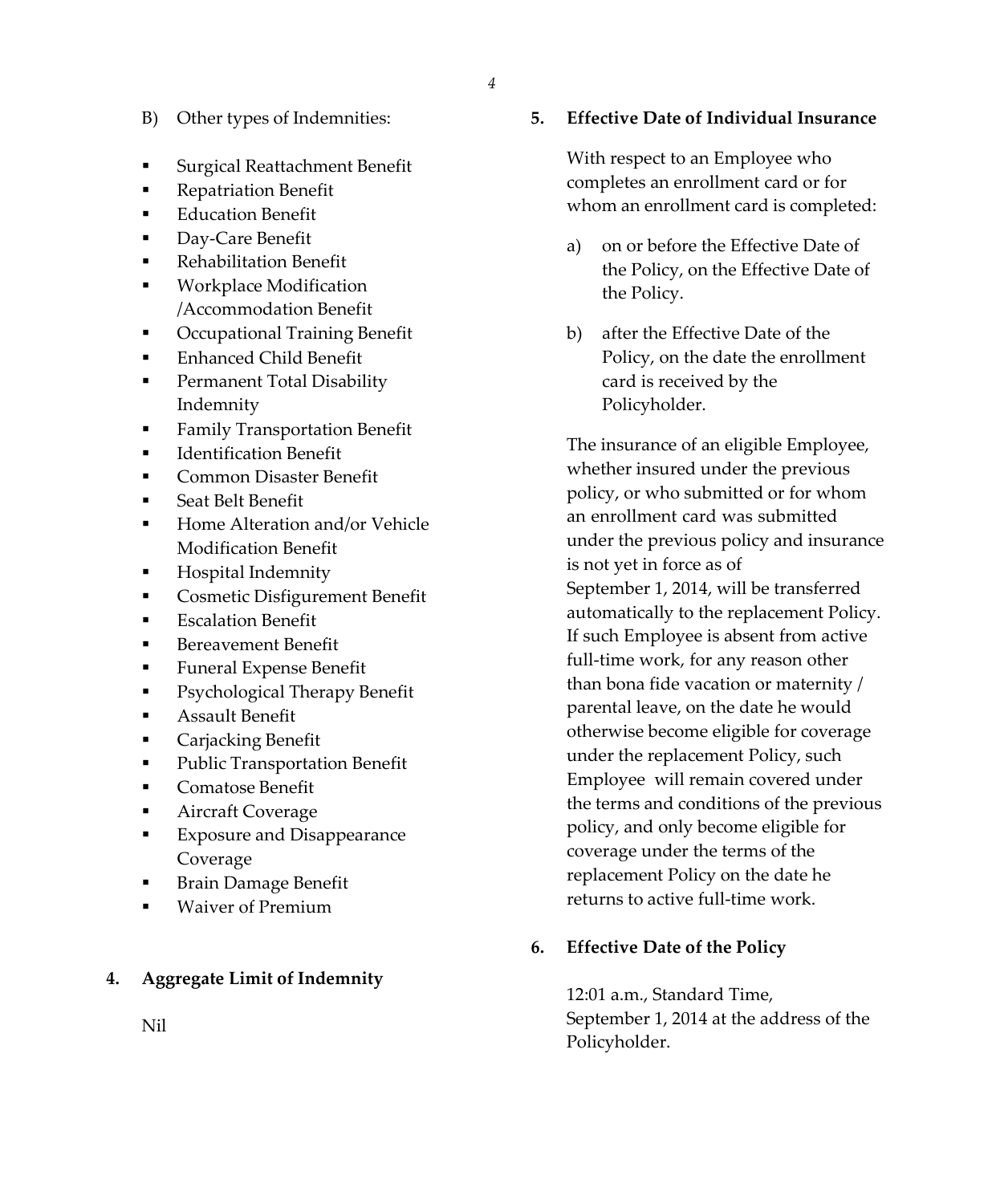## **MAIN PROVISIONS**

### **Definitions**

Throughout the Policy, the male pronoun will be construed as the feminine when the person is a female.

"Accident" means a sudden and unexpected mishap or event in which an Insured Person is involved and which directly results in an Injury to the Insured Person.

"Accommodation" means lodging at a hotel, motel, inn, bed and breakfast or other like establishment as well as food reasonably required during the lodging, provided however that no indemnity will be paid for lodging at a private residence or for food not consumed as meals by the person seeking reimbursement of expenses.

"Dependent Child" means a natural child, adopted child, stepchild or child otherwise in a parent-child relationship with the Insured Employee. The child must be dependent upon the Insured Employee for maintenance and support and:

- (1) under 21 years of age; or
- (2) under 25 years of age and in attendance at an Institution for Higher Learning on a full-time basis; or
- (3) by reason of mental or physical infirmity, is incapable of self-sustaining employment and is totally dependent upon the Insured Employee for support within the terms of the Income Tax Act.

The Dependent Child will be covered from birth provided such child is born alive.

"Commencement of Total Disability" means the date of commencement of the Insured Person's Total Disability, as determined by a Physician, which date must be subject to the satisfaction of the Insurer that, on that date, the Insured Person has met all criteria for Total Disability.

"Employee and Family Plan" means a plan which provides insurance to the Employee and his/her Spouse and/or Dependent Children.

"Employee Only Plan" means a plan which provides insurance to the Employee only.

"Fare" means the regular fare charged for:

- *(1)* an economy class seat on a regular flight by a domestic or international scheduled air carrier;
- *(2)* a coach seat on a passenger train;
- *(3)* a regular seat on a passenger bus;
- *(4)* an economy class accommodation on a boat.

Each of those carriers must hold a current and valid certificate issued by Transport Canada or, if subject to regulation in another country, by a similar governmental authority having jurisdiction in that country.

*5*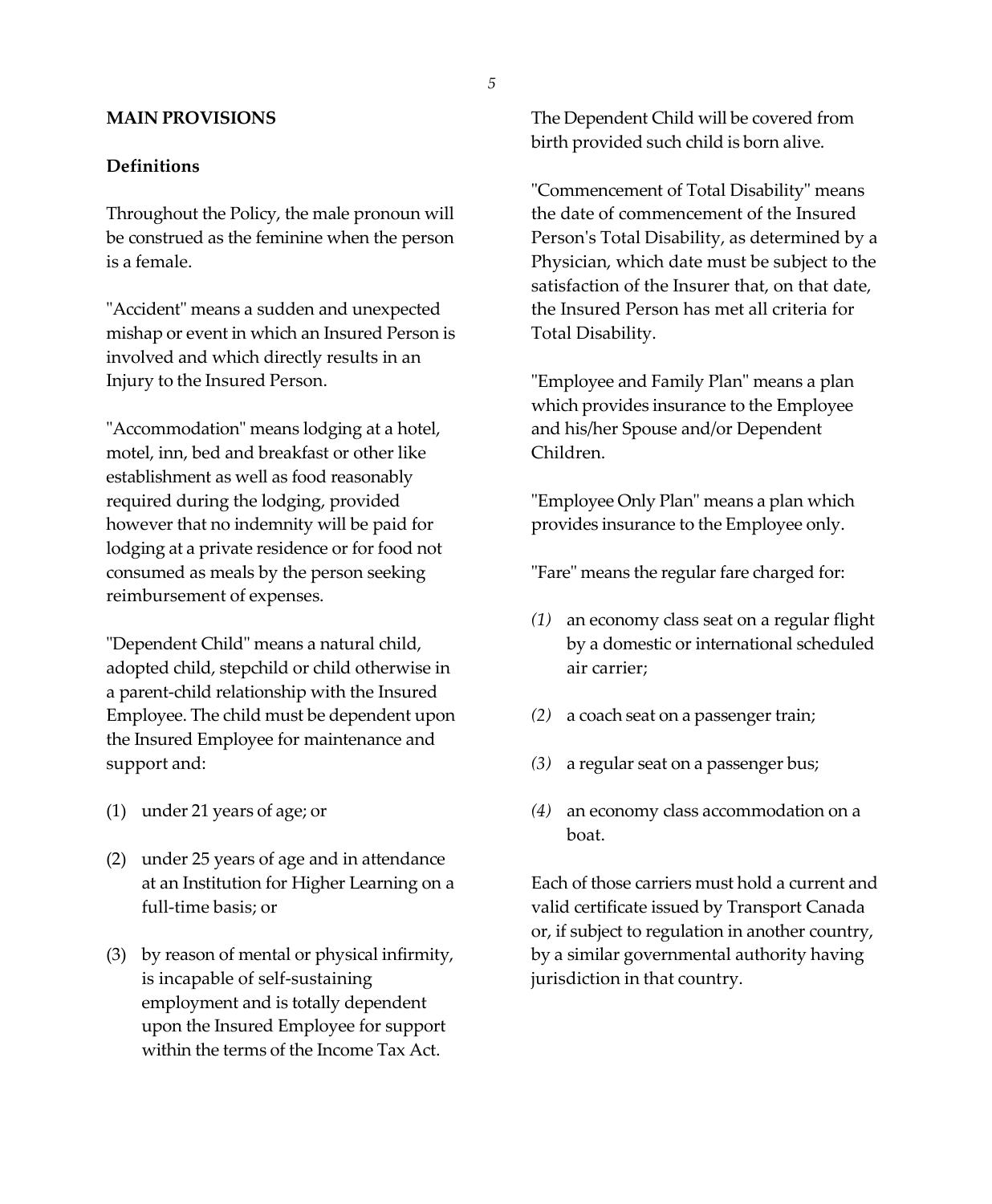"Functional Disability" means an irreversible and serious limitation of a person's physical or mental capacity or of their skills that prevents the person from living independently.

"Hospital" means an institution licensed as a hospital within the jurisdiction in which it operates. To qualify under this definition, a hospital must be an active treatment hospital open at all times for the care and treatment of sick and injured persons, have a staff of one (1) or more Physicians available at all times, provide twenty-four (24) hour nursing service by graduate registered nurses and have organized facilities for diagnostics and surgery. A facility which is primarily a clinic, rest home, nursing home, convalescent hospital or similar establishment is not a Hospital. For the purposes of this definition, a Hospital will include a facility or part of a facility used for rehabilitative care.

"Immediate Family Member" means a person at least eighteen (18) years of age, who is the son, daughter, father, mother, brother, sister, son-in-law, daughter-in-law, father-in-law, mother-in-law, brother-in-law, sister-in-law, uncle, aunt, nephew, niece, grandson, granddaughter, grandfather, grandmother (all of the above include natural, adopted or step relationships) or the Spouse of an Insured Person.

"Injury" means bodily injury caused by an Accident occurring while the Policy is in force as to the Insured Person whose loss is the basis of claim and resulting directly and independently of all other causes in loss covered under the Policy, twenty-four (24) hours a day, anywhere in the world, but in no

event shall Injury mean Sickness or Disease howsoever caused unless caused by an Accident.

"Institution for Higher Learning" means and is limited to universities, colleges, CEGEPs and professional or vocational schools.

"Insured Person" means an Insured Employee or an Insured Spouse or an Insured Dependent Child whose individual coverage under the Policy is in force.

"Motorized Vehicle" means a passenger car, van, jeep-type automobile, sports utility vehicle (SUV), any truck-type automobile, truck, ambulance, or any type of motorized vehicle used by municipal, provincial or federal police forces.

"Physician" means an individual who is legally licensed to practice medicine and provide treatment within the scope of his licence by:

- (a) a recognized medical licensing organization in the jurisdiction where the treatment is rendered, provided he is a member in good standing of such licensing body, or
- (b) a governmental agency having jurisdiction over such licensing where the treatment was rendered.

The Physician must not ordinarily reside in the Insured Person's residence. The Physician must not be an Insured Person, an Immediate Family Member or business associate of an Insured Person.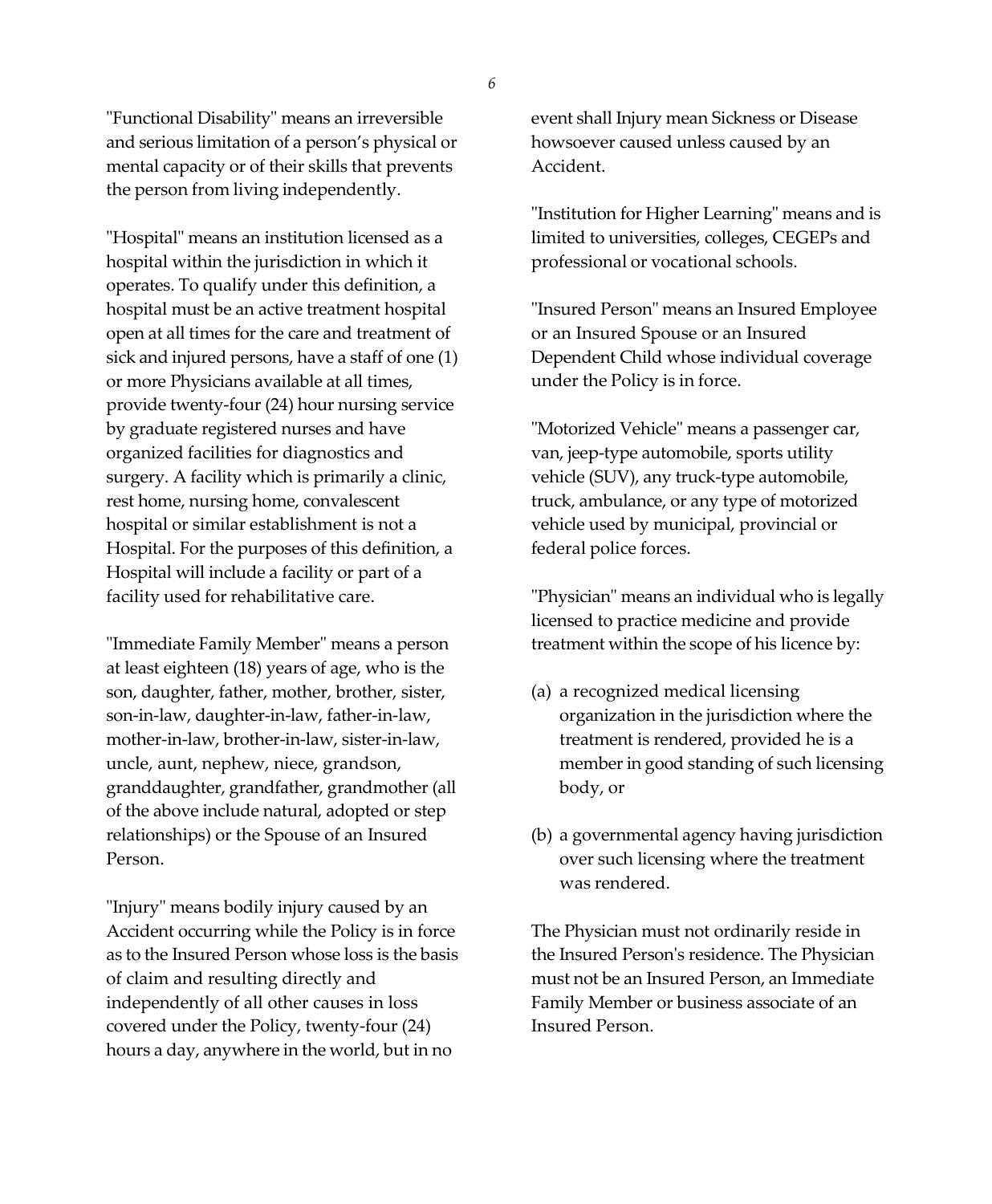"Policy" means Policy # 1FF20 as well as the attached Master Application, any endorsements and attached papers.

"Principal Sum" means the amount indicated in Item 3 of the Specific Provisions as being applicable to the Insured Person and stated on the Insured Employee's most recently signed individual enrollment card on file with the Policyholder, if any.

"Professional Counsellor" means a therapist or counsellor who is licensed or registered within the jurisdiction in which he practices to provide psychological treatment or counselling.

The Professional Counsellor must not ordinarily reside in the Insured Person's residence. The Professional Counsellor must not be an Insured Person, an Immediate Family Member or business associate of an Insured Person.

"Regular Care and Attendance" means observation and treatment to the extent necessary under existing and recognized standards of medical practice.

"Sickness or Disease" means the alteration of a person's state of health resulting from internal or external cause(s), creating objectively verifiable symptoms and/or signs, and revealing itself by the impairment of physiological or mental functions.

"Spouse" means an individual under the age of seventy (70):

- (a) who is legally married to or in a civil union with the Insured Employee; or
- (b) with whom the Insured Employee has continuously cohabited in a conjugal relationship for a minimum of one (1) yearimmediately before the date of the event insured against.

However, if an individual is the biological or adoptive mother or father of at least one of the children of the Insured Employee and is cohabitating with the Insured Employee, the individual shall be deemed to be a Spouse from the date of birth or adoption of that child, if that date precedes the end of the period of one (1) year of cohabitation.

Only one (1) individual qualifies as the Spouse of any Insured Employee. If the Insured Employee is legally married or in a civil union but is also cohabitating with an individual as described under Item (b) above, the Insured Employee may elect in writing which one of the individuals will qualify as a Spouse under the Policy. This election must be filed with the Policyholder. The Insurer will not be bound by an election not filed before the occurrence of the event insured against. If an election is not filed, the Spouse will be the individual to whom the Insured Employee is legally married or in a civil union.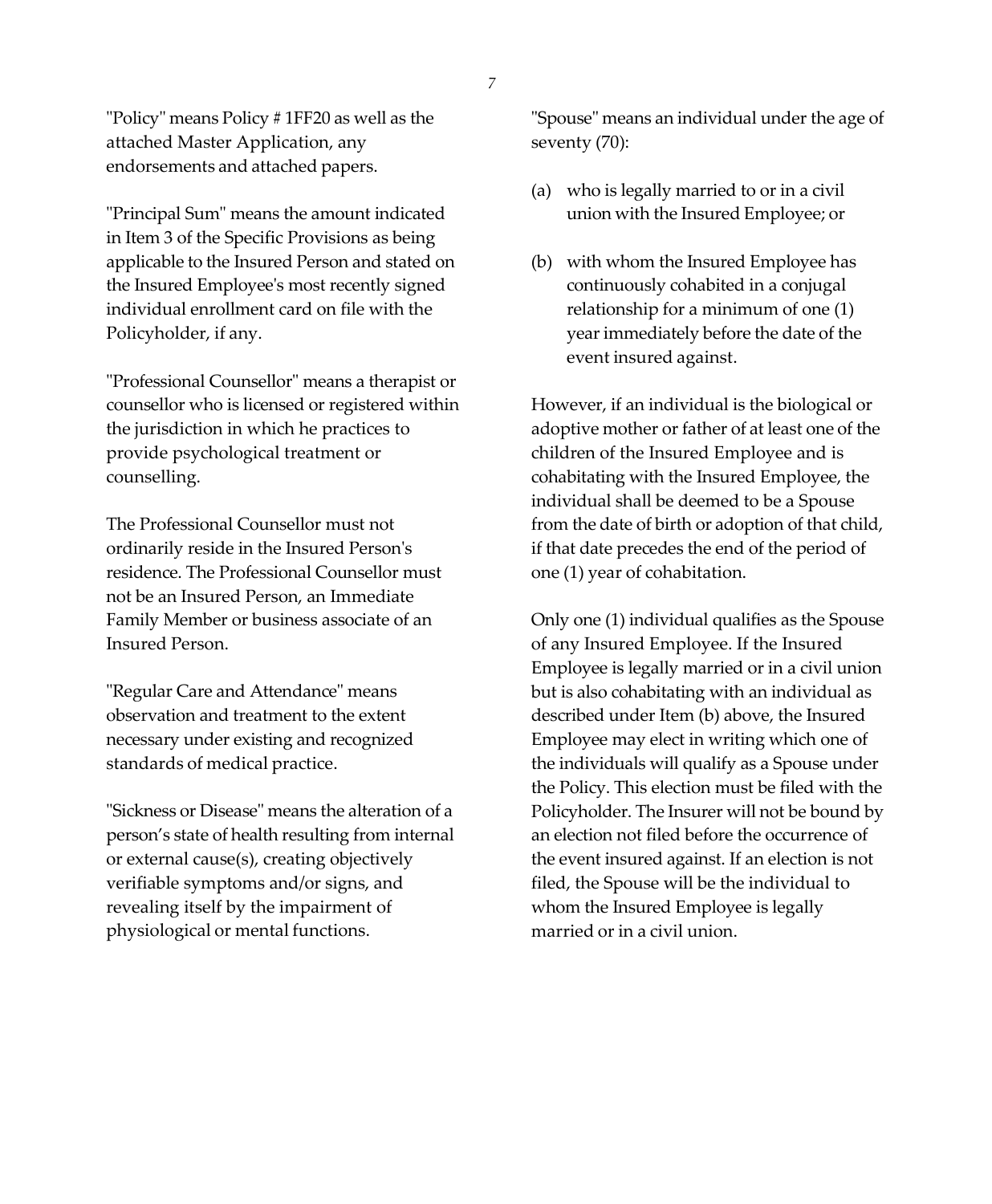"Total Disability" or "Totally Disabled" means or directly refers to a continuous state of incapacity preventing the Insured Person from performing all of the usual and customary duties of his occupation.

An Insured Person will be deemed Totally Disabled only if he does not receive any income from any occupation after the Commencement of Total Disability, directly or indirectly, except in the context of a rehabilitation program approved by the Insurer.

For a Total Disability to be recognized, the state of the Insured Person must require Regular Care and Attendance by a Physician or an appropriate specialist. Proof of Regular Care and Attendance must be satisfactory to the Insurer.

"Transportation" means conveyance from one place to another by private or public Motorized Vehicle, bus, train, boat, ferry, airplane or helicopter.

"Declared War" means a hostile contention by means of armed forces carried on between nations, states or rulers or between citizens in the same nation or state.

"Undeclared War" means a hostile contention by means of armed forces carried on between nations, states or rulers or between citizens in the same nation or state, the activities of which were made without public or solemn declaration.

An undeclared war should not be confused with a riot as a riot does not take into account the lawfulness of its purpose and the manner it was performed. Whereas, a war (declared or undeclared) can not exist between political units unless one of them has its own government that will take responsibility for the actions taken with respect to the rules of war as governed by any acts, treaties, laws or any similar legislation designed for the purpose.

"Terrorism" means the systematic use of terror committed by a person or group of persons in order to intimidate a population or government into granting his/their demands.

#### **Specific Loss Accident Indemnity**

When, within three hundred and sixty-five (365) days after the date of an Accident, an Insured Person suffers an Injury from such Accident which results in a Specific Loss listed below, the Insurer will pay an indemnity as indicated below:

#### Loss of

| The entire sight of                                          |  |
|--------------------------------------------------------------|--|
| Speech and hearing in                                        |  |
| One hand and the entire<br>sight of one eyeThe Principal Sum |  |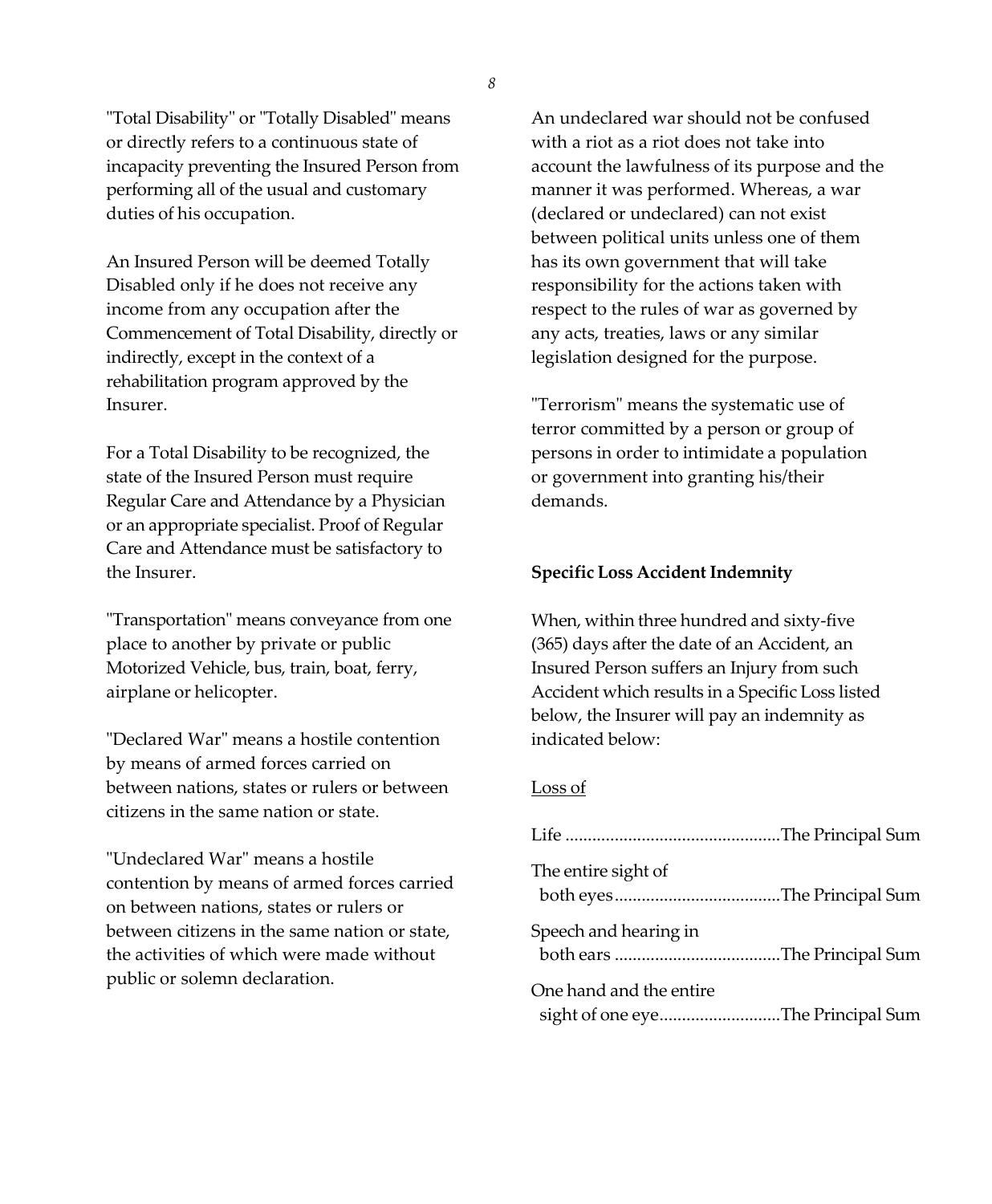| one root and the chance<br>sight of one eye The Principal Sum |  |
|---------------------------------------------------------------|--|
| The entire sight of                                           |  |
|                                                               |  |
| Hearing in both                                               |  |
| Hearing in one<br>earOne-Half of the Principal Sum            |  |
| All toes of one<br>footOne-Third of the Principal Sum         |  |

#### Loss or Loss of Use of

One foot and the entire

| One hand and one foot The Principal Sum                                                                |  |
|--------------------------------------------------------------------------------------------------------|--|
|                                                                                                        |  |
|                                                                                                        |  |
|                                                                                                        |  |
|                                                                                                        |  |
| The thumb and index finger or<br>at least four fingers of<br>one hand  Two-Fifths of the Principal Sum |  |

#### Paralysis of

Both upper and lower limbs (Quadriplegia)........ Two Times the Principal Sum Both lower limbs (Paraplegia)............. Two Times the Principal Sum

The upper and lower limbs of one side of body (Hemiplegia)...........Two Times the Principal Sum

However, in the case of Quadriplegia, Paraplegia and Hemiplegia, if the Insured Person dies within ninety (90) days after the date of the Accident, the indemnity payable by the Insurer will be limited to the Principal Sum.

Indemnity provided under this section for all Specific Losses sustained by an Insured Person as the result of any one (1) Accident will not exceed the following:

- (a) the Principal Sum, with the exception of Quadriplegia, Paraplegia and Hemiplegia; or
- (b) with respect to Quadriplegia, Paraplegia and Hemiplegia, two times the Principal Sum, provided that the Insured Person lives longer than ninety (90) days after the date of the Accident.

Under this section, in no event will the Insurer pay more than two times the Principal Sum as the result of the same Accident, regardless of the combination of losses suffered.

"Specific Loss" means Loss of Life, Loss, Loss of Use, Quadriplegia, Paraplegia or Hemiplegia, all as defined below.

"Loss of Life" means the death of the Insured Person.

*9*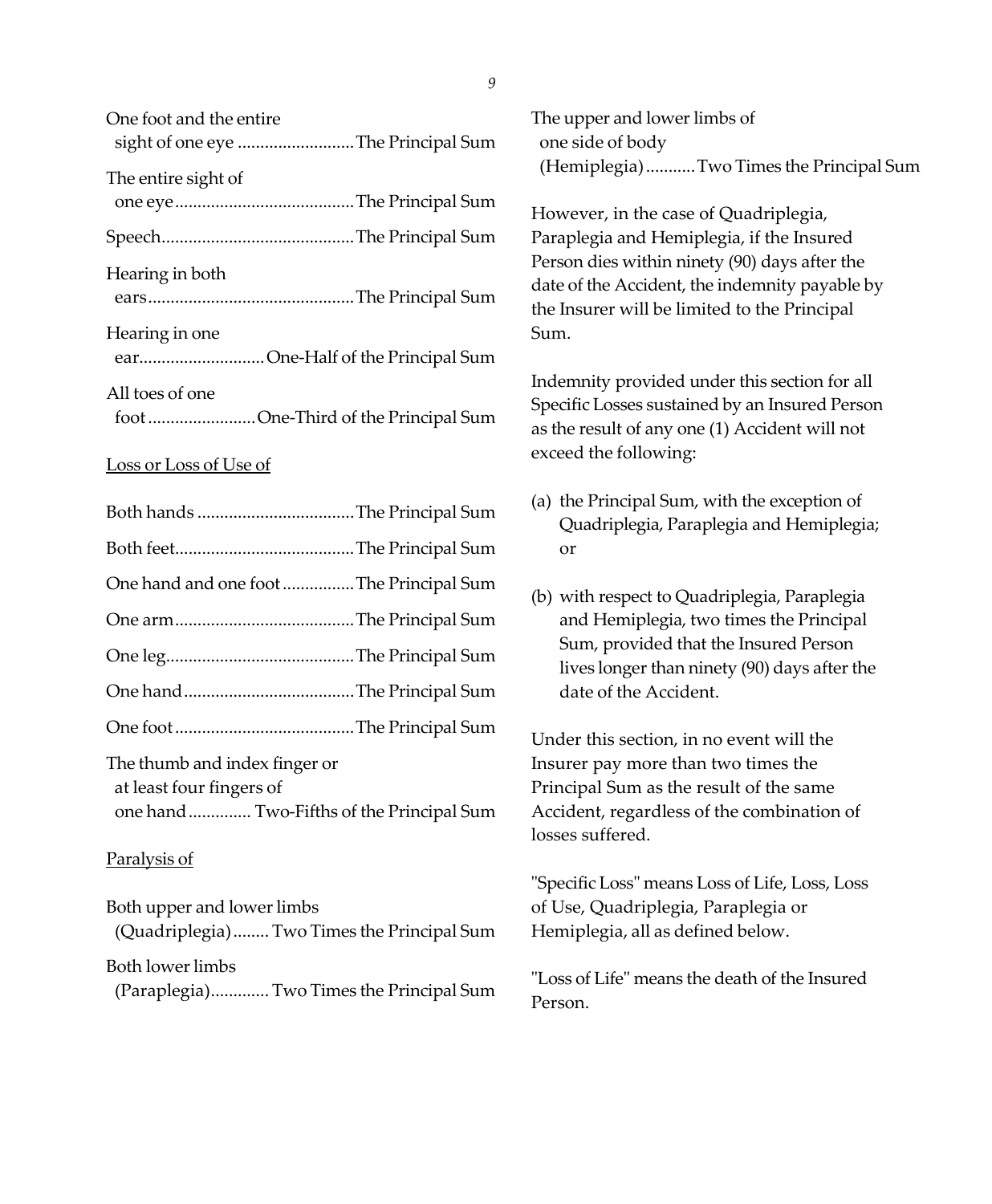"Loss" means:

- (a) as used with reference to a hand or foot, the complete and irrecoverable severance through or above the wrist or ankle joint, but below the elbow or knee joint;
- (b) as used with reference to an arm or leg, the complete and irrecoverable severance through or above the elbow or knee joint;
- (c) as used with reference to a thumb, the complete and irrecoverable severance of one (1) entire phalanx of the thumb;
- (d) as used with reference to a finger, the complete and irrecoverable severance of two (2) entire phalanges of the finger;
- (e) as used with reference to toes, the complete and irrecoverable severance of one (1) entire phalanx of the big toe and irrecoverable severance of all phalanges of the other toes;
- (f) as used with reference to an eye, the irrecoverable loss of the entire sight thereof, and determined by a Physician to be irrecoverable;
- (g) as used with reference to speech, the complete and irrecoverable loss of the ability to utter intelligible sounds, and determined by a Physician to be irrecoverable;
- (h) as used with reference to hearing, the complete and irrecoverable loss of hearing, and determined by a Physician to be irrecoverable.

"Loss of Use" means a total incapacity to use part of the body, which incapacity has been continuous for twelve (12) consecutive months and was determined by a Physician to be permanent at the end of such period.

"Paralysis" means the loss of ability to move all or part of the body.

"Quadriplegia" means the permanent Paralysis and functional loss of use of both upper and lower limbs of the body.

"Paraplegia" means the permanent Paralysis and functional loss of use of both lower limbs of the body.

"Hemiplegia" means the permanent Paralysis and functional loss of use of upper and lower limbs on the same side of the body.

# **Surgical Reattachment Benefit**

If an Injury sustained by an Insured Person results in the complete severance of the Insured Person's limb or appendage or part of either a limb or appendage, and if such severed limb, appendage or part is then surgically reattached to that Insured Person within three hundred and sixty-five (365) days after the date of the Accident resulting in such Injury, then the Insurer will pay an indemnity to such Insured Person as follows:

(1) Whether or not the Insured Person regains use of the severed limb, appendage or part, the Insurer will pay an indemnity equal to 50% of the indemnity that would have been payable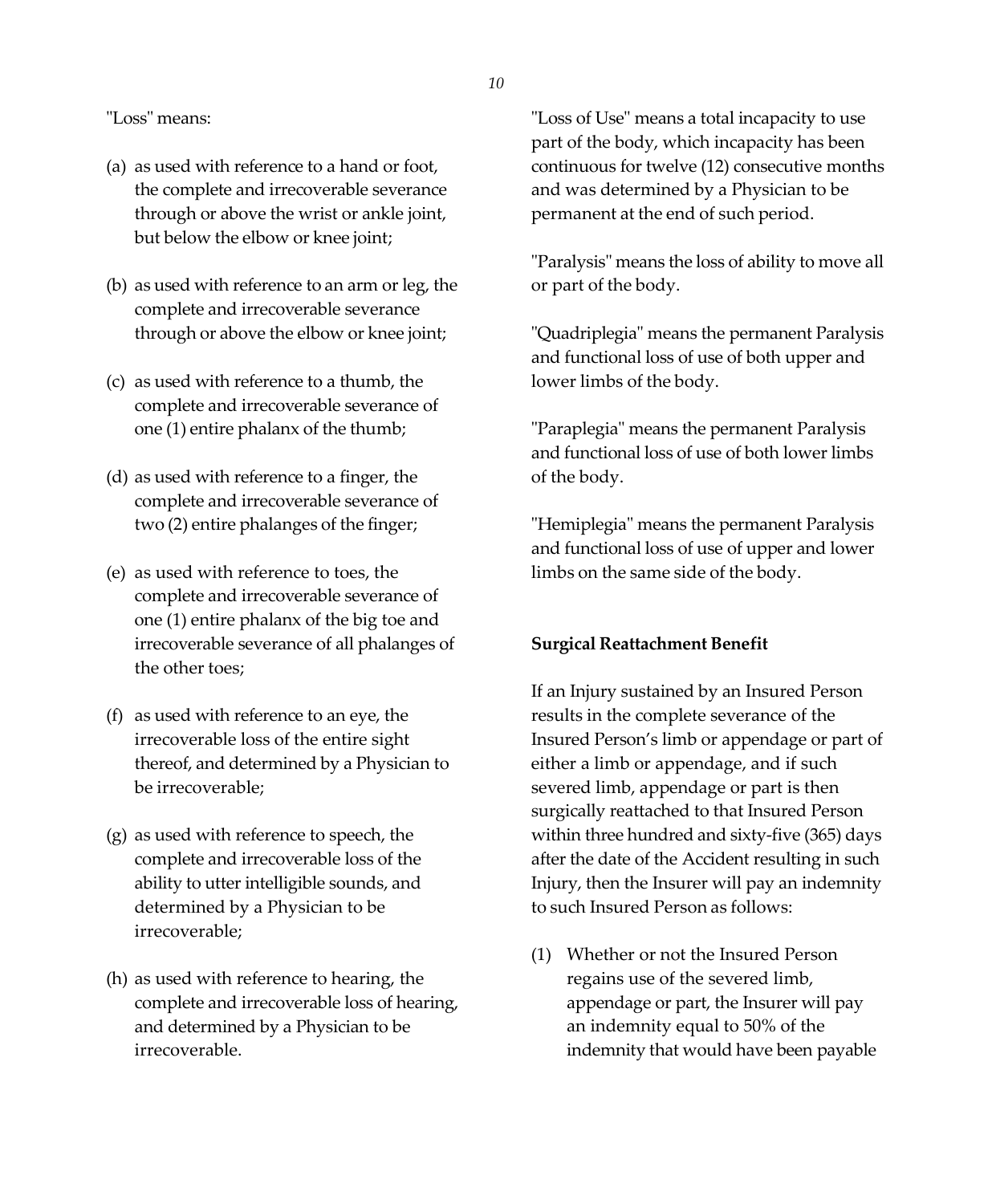under the section entitled "Specific Loss Accident Indemnity" for the Loss of such limb, appendage or part, if the surgical reattachment had not been performed.

- (2) If, after the reattachment of the severed limb, appendage or part and within three hundred and sixty-five (365) days after the date of the Accident resulting in such Injury, the Insured Person suffers a total, irrecoverable and permanent Loss of Use of such reattached limb, appendage or part, the Insurer will pay an indemnity as provided under the section entitled "Specific Loss Accident Indemnity" for Loss of Use of such limb, appendage or part, less any amount(s) paid or payable under the Surgical Reattachment Benefit provision shown under item (1) above.
- (3) If, after the reattachment of the severed limb, appendage or part and within three hundred and sixty-five (365) days after the date of the Accident resulting in such Injury, such reattachment fails and the limb, appendage or part must be amputated, the Insurer will pay an indemnity as provided under the section entitled "Specific Loss Accident Indemnity" for the Loss of such limb, appendage or part less any amount(s) paid or payable under this Surgical Reattachment Benefit section, under items (1) and (2).

Indemnity payable under this section and the section entitled "Specific Loss Accident Indemnity" for any one (1) Insured Person as the result of any one (1) Accident will not exceed the Principal Sum.

#### **Repatriation Benefit**

In the event an Insured Person suffers a Loss of Life resulting from Injury more than fifty (50) kilometres from that Insured Person's normal place of residence and indemnity for such loss becomes payable under the section entitled "Specific Loss Accident Indemnity", the Insurer will pay the reasonable and necessary expenses actually incurred for the transportation of the body of the deceased Insured Person to a resting place (including but not limited to a funeral home or the place of interment) in proximity to the normal place of residence of the deceased Insured Person, including charges for the preparation of the body for such transportation, not to exceed, in the aggregate, the amount of twenty-five thousand dollars (\$25,000) for all such expenses paid under this section as a result of any one (1) Accident.

The indemnity payable under this section will be payable to the person who actually incurred the expenses.

The amount payable under this section will be co-ordinated with any amount which is paid or payable for a same or similar benefit provided under any other policies issued to the Policyholder by the Insurer.

## **Education Benefit**

In the event an Insured Employee or an Insured Spouse suffers a Loss of Life resulting from an Injury and indemnity for such loss becomes payable under the section entitled "Specific Loss Accident Indemnity", the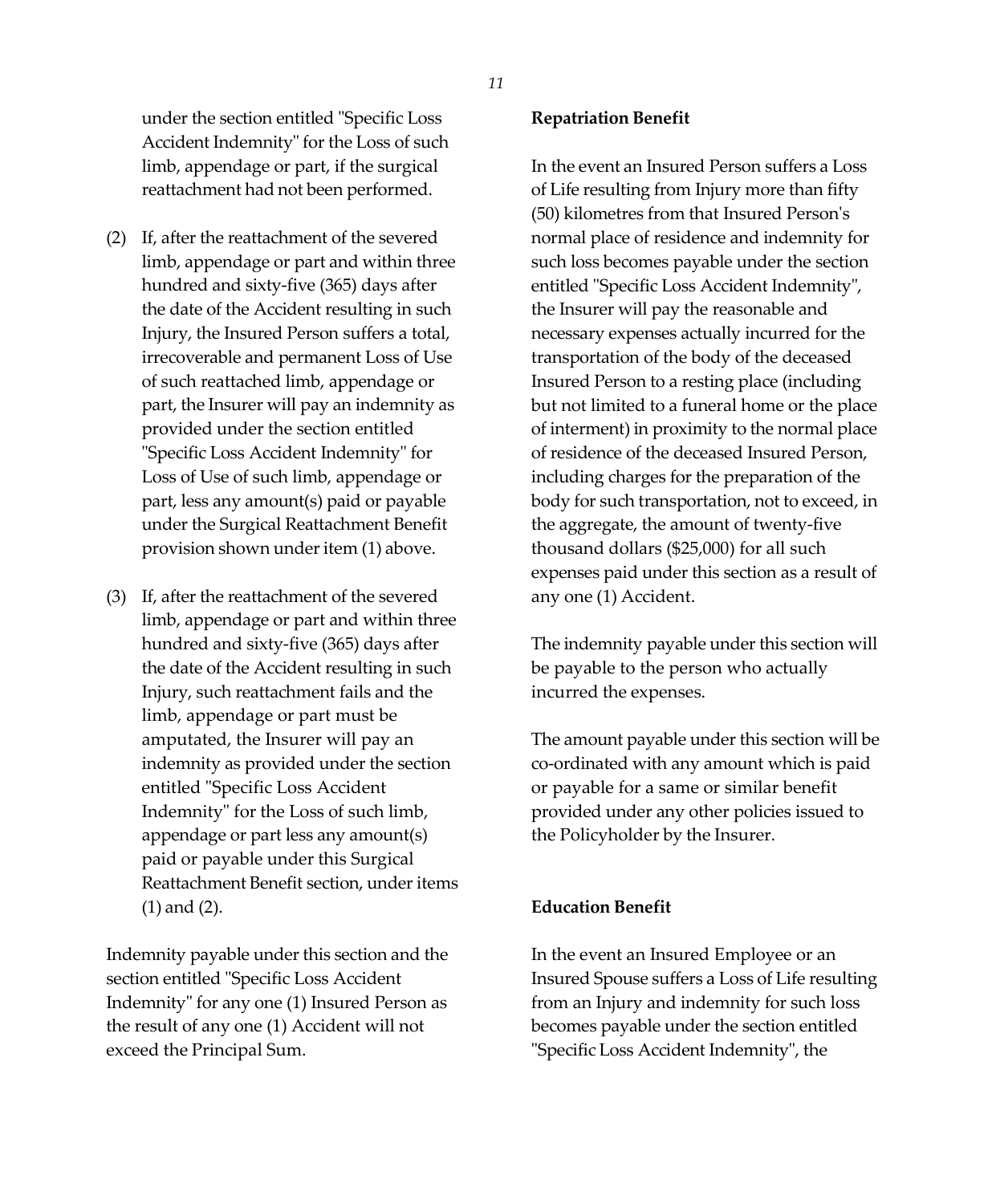Insurer will pay the reasonable and necessary tuition fees for any Dependent Child who, on the date of or within the following three hundred and sixty-five (365) days of the Insured Person's death, is enrolled or enrolls as a full-time student in any Institution for Higher Learning, up to the lesser of the following amounts:

- (a) five percent (5%) of such deceased Insured Person's Principal Sum; or
- (b) five thousand dollars (\$5,000),

for each year (up to five (5) consecutive years) per Dependent Child during which such Dependent Child remains enrolled as a fulltime student in an Institution for Higher Learning.

The total maximum payable under this section will not exceed five thousand dollars (\$5,000) per year per Dependent Child.

The indemnity will be paid each year upon receipt of proof satisfactory to the Insurer that the Dependent Child is enrolled as a full-time student in an Institution for Higher Learning. Payment will not be made for expenses incurred prior to the Loss of Life of such Insured Person, nor for room, board, books or other living, travelling or clothing expenses.

The indemnity payable under this section will be payable to the person who actually incurred the expenses.

The amount payable under this section will be co-ordinated with any amount which is paid or payable for a same or similar benefit provided under any other policies issued to the Policyholder by the Insurer.

### **Day-Care Benefit**

In the event an Insured Employee or an Insured Spouse suffers a Loss of Life resulting from an Injury and indemnity for such loss becomes payable under the section entitled "Specific Loss Accident Indemnity", the Insurer will pay the reasonable and necessary expenses actually incurred for Day-Care Centre attendance for any Dependent Child under thirteen (13) years of age at the date of the Insured Person's death and who on the date of or within the following three hundred and sixty-five (365) days after such Insured Person's death, is enrolled or enrolls in a Day-Care Centre, to the lesser of the following amounts:

- (a) five percent (5%) of such deceased Insured Person's Principal Sum; or
- (b) five thousand dollars (\$5,000),

for each year(up to five (5) consecutive years) per Dependent Child during which such Dependent Child remains enrolled in a Day-Care Centre.

The total maximum payable under this section will not exceed five thousand dollars (\$5,000) per year per Dependent Child.

The indemnity will be paid each year upon receipt of satisfactory proof that the Dependent Child is enrolled in a Day-Care Centre, but payment will not be made for expenses incurred prior to the Loss of Life of such Insured Person, nor for room, board or other ordinary living, travelling or clothing expenses.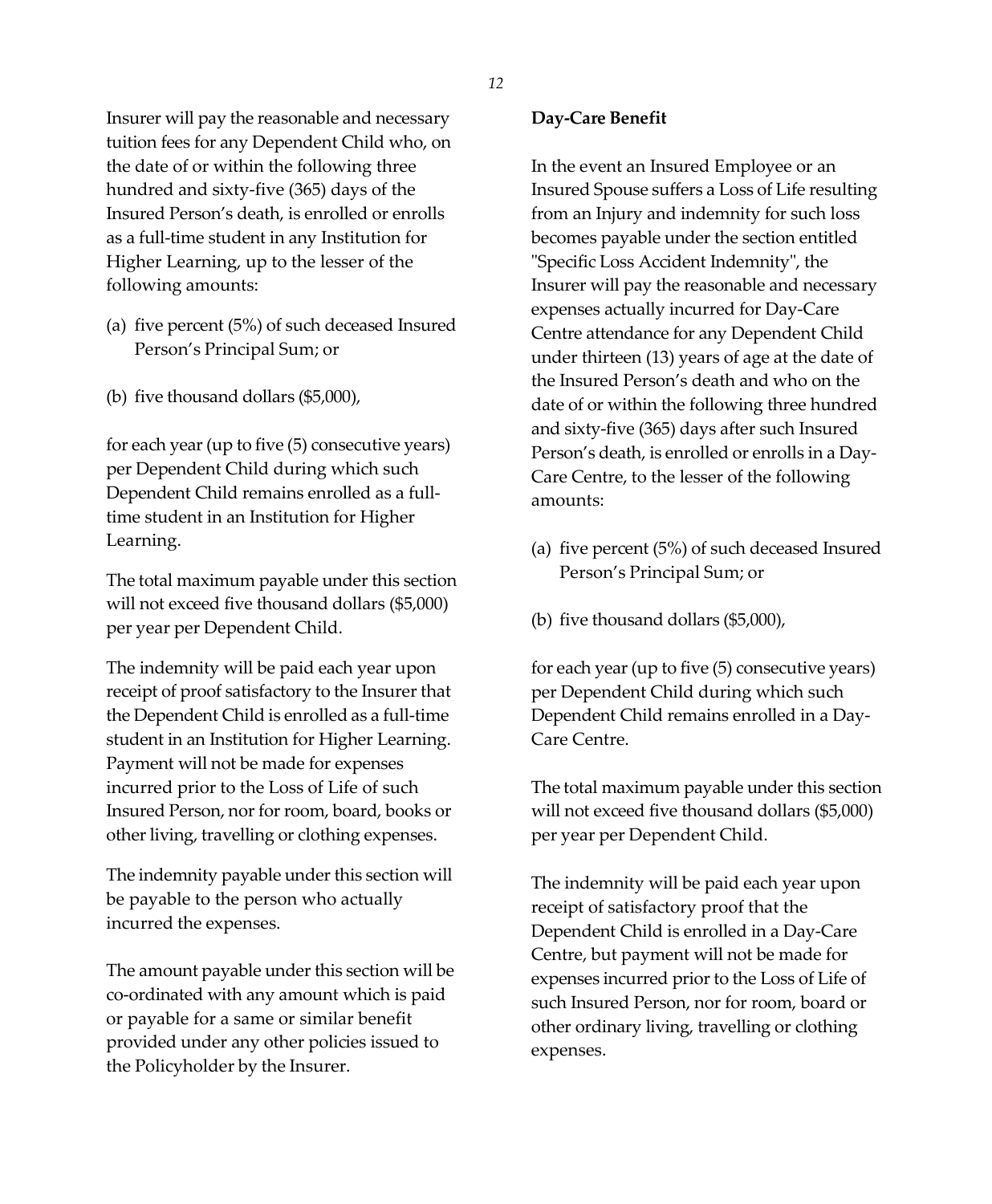The indemnity payable under this section will be payable to the person who actually incurred the expenses.

The amount payable under this section will be co-ordinated with any amount which is paid or payable for a same or similar benefit provided under any other policies issued to the Policyholder by the Insurer. "Day-Care Centre" means a facility, which is run according to the law, including laws and regulations applicable to day-care facilities, and which provides care and supervision for children in a group setting on a regular basis. A Day-Care Centre will not include a hospital, the child's home or school if the only care at such school is provided during normal school hours while the Dependent Child is attending school from grades one (1) through twelve (12).

If none of the Insured Person's Dependent Children satisfy the above requirements or the requirements as shown under the section entitled "Education Benefit", the Insurer will pay to the Insured Employee's beneficiary the lesser of the following amounts:

- (a) five percent (5%) of the deceased Insured Person's Principal Sum; or
- (b) two thousand and five hundred dollars  $(\$2,500)$ ,

under only one (1) of the policies issued by the Insurer.

## **Rehabilitation Benefit**

In the event an Insured Employee suffers a Specific Loss resulting from an Injury and indemnity for such loss becomes payable under the section entitled "Specific Loss Accident Indemnity" and such Injury requires that the Insured Employee participate in a rehabilitation program in order to be qualified to engage in an occupation in which he would not have engaged except for such Injury, the Insurer will pay the reasonable and necessary expenses actually incurred by the Insured Employee for such program within three (3) years after the date of such loss. Payment will not be made for room, board or other ordinary living, travelling or clothing expenses.

Payment by the Insurer for the total of all expenses incurred by any Insured Employee under this section will not exceed fifteen thousand dollars (\$15,000) as the result of any one (1) Accident.

The amount payable under this section will be co-ordinated with any amount which is paid or payable for a same or similar benefit provided under any other policies issued to the Policyholder by the Insurer.

# **Workplace Modification and Accommodation Benefit**

In the event an Insured Employee suffers a Specific Loss resulting from an Injury and indemnity for such loss becomes payable under the section entitled "Specific Loss Accident Indemnity" and such Insured Employee requires special adaptive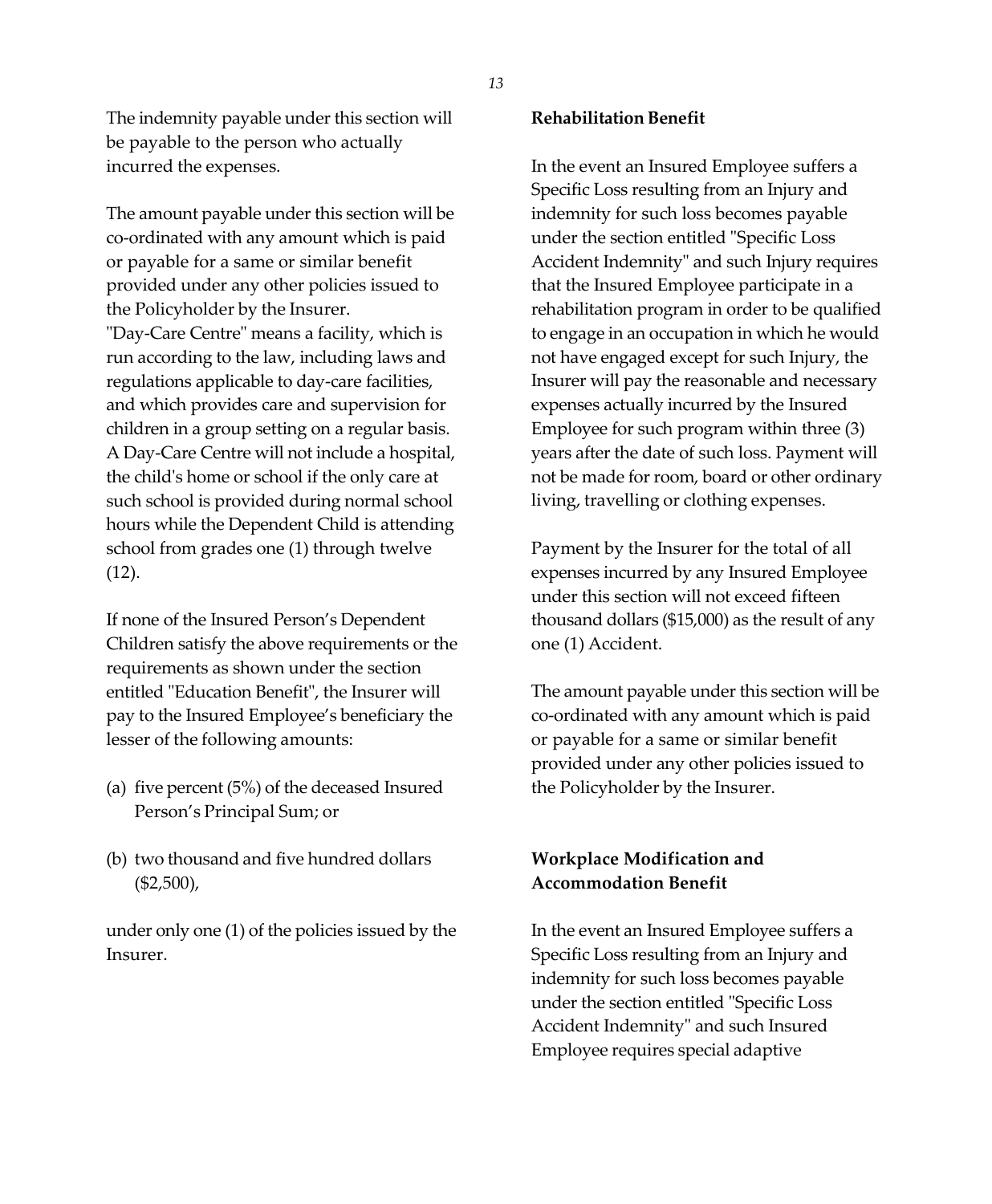equipment and/or workplace modification in order to reasonably accommodate his return to active work with the Policyholder, the Insurer will pay the reasonable and necessary expenses actually incurred by the Policyholder for such equipment and/or modification, provided:

- (1) The Policyholder agrees in writing to provide the special adaptive equipment and/or make modifications to the workplace for the purpose of making it accessible and adaptable to the needs of such Insured Employee; and
- (2) The Policyholder acknowledges in writing that the performance of the essential duties of such Insured Employee's job would be compromised in the absence of such modification or accommodation; and
- (3) The proposed special adaptive equipment and/or workplace modification have prior written approval by the Insurer.

The Insurer has the right to have the Insured Employee examined by a professional of its choice to evaluate the appropriateness of the proposed modifications and/or equipment.

The indemnity under this section will be paid to the Policyholder once the Insured Employee has returned to active work with the Policyholder and the Insurer has been provided with written proof of the expenses incurred. The benefit is not payable if the Policyholder does not incur any cost in providing the special adaptive equipment and/or the workplace modification.

Payment by the Insurer for the total of all expenses incurred by the Policyholder under this section will not exceed five thousand dollars (\$5,000) as a result of any one (1) Accident.

The amount payable under this section will be co-ordinated with any amount which is paid or payable for a same or similar benefit provided under any other policies issued to the Policyholder by the Insurer.

#### **Occupational Training Benefit**

In the event an Insured Employee suffers a Loss of Life resulting from an Injury and indemnity for such loss becomes payable under the section entitled "Specific Loss Accident Indemnity", the Insurer will pay the reasonable and necessary expenses actually incurred within the following three (3) years after the date of such loss by the Spouse who engages in a formal occupational training program in order to become specifically qualified for active employment in an occupation for which he would not otherwise have sufficient qualifications. Payment will not be made for room, board or other ordinary living, travelling or clothing expenses.

Payment by the Insurer for the total of all expenses incurred by the Spouse under this section will not exceed fifteen thousand dollars (\$15,000).

The indemnity payable under this section will be payable to the person who actually incurred the expenses.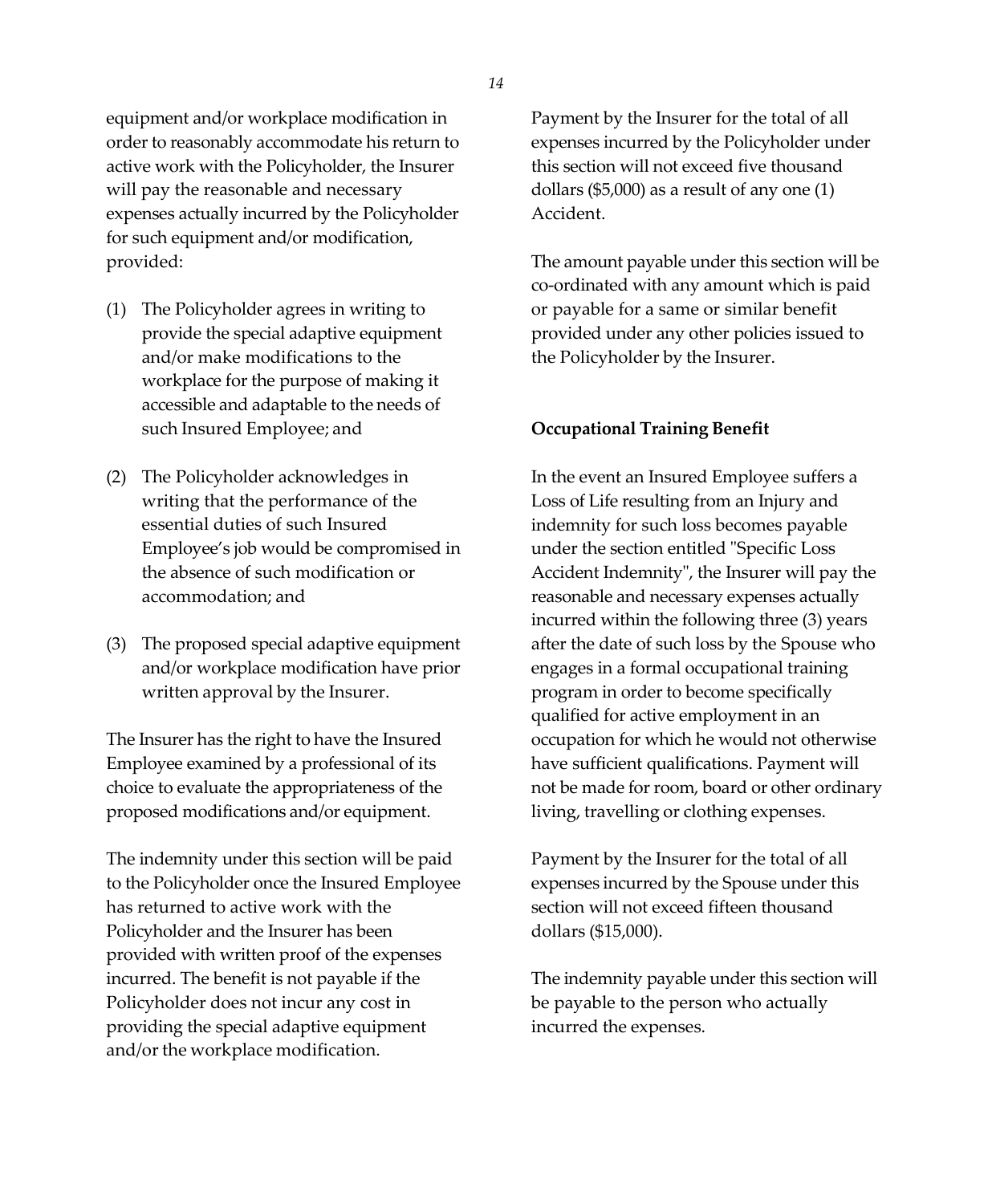The amount payable under this section will be co-ordinated with any amount which is paid or payable for a same or similar benefit provided under any other policies issued to the Policyholder by the Insurer.

# **Enhanced Child Benefit**

In the event an Insured Dependent Child suffers a Specific Loss resulting from an Injury and indemnity for such loss becomes payable under the section entitled "Specific Loss Accident Indemnity", the Insurer will pay double the applicable indemnity with exception of Loss of Life.

This provision is not applicable if the Insured Dependent Child dies as a result of the Injury or from any cause within ninety (90) days after the date of the Accident.

### **Permanent Total Disability Indemnity**

In the event an Insured Employee suffers an Injury resulting in Total Disability within three hundred and sixty-five (365) days after the date of the Accident causing such Injury, provided such Total Disability was continued over a period of twelve (12) consecutive months following Commencement of Total Disability and is permanent at the end of this period, the Insurer will pay the Principal Sum, less any amount paid or payable as the result of the same Accident under the section entitled "Specific Loss Accident Indemnity".

#### **Family Transportation Benefit**

In the event an Insured Person suffers a Specific Loss resulting from an Injury and indemnity for such loss becomes payable under the section entitled "Specific Loss Accident Indemnity" and such Insured Person is under the Regular Care and Attendance of a Physician, the Insurer will pay the reasonable and necessary expenses actually incurred by one (1) Immediate Family Member or family representative for Transportation to the bedside of such Insured Person by the most direct route from the normal place of residence of the Immediate Family Member or family representative, Accommodation in the vicinity, and return to the normal place of residence of such Immediate Family Member or family representative by the most direct route if the Insured Person had been travelling unaccompanied by an Immediate Family Member. Payment will not be made for other ordinary living, travelling or clothing expenses.

The Insurer will not pay any indemnity under this section unless such Insured Person is confined as an inpatient in a Hospital located more than fifty (50) kilometres from his normal place of residence.

Reimbursement of Transportation expenses under this section is limited to the cost of a single return trip to the bedside of the Insured Person while in Hospital. More than one form of conveyance may be used for the Transportation if necessary, but the indemnity paid will be limited to the Fare or Fares reasonably required for a single return trip.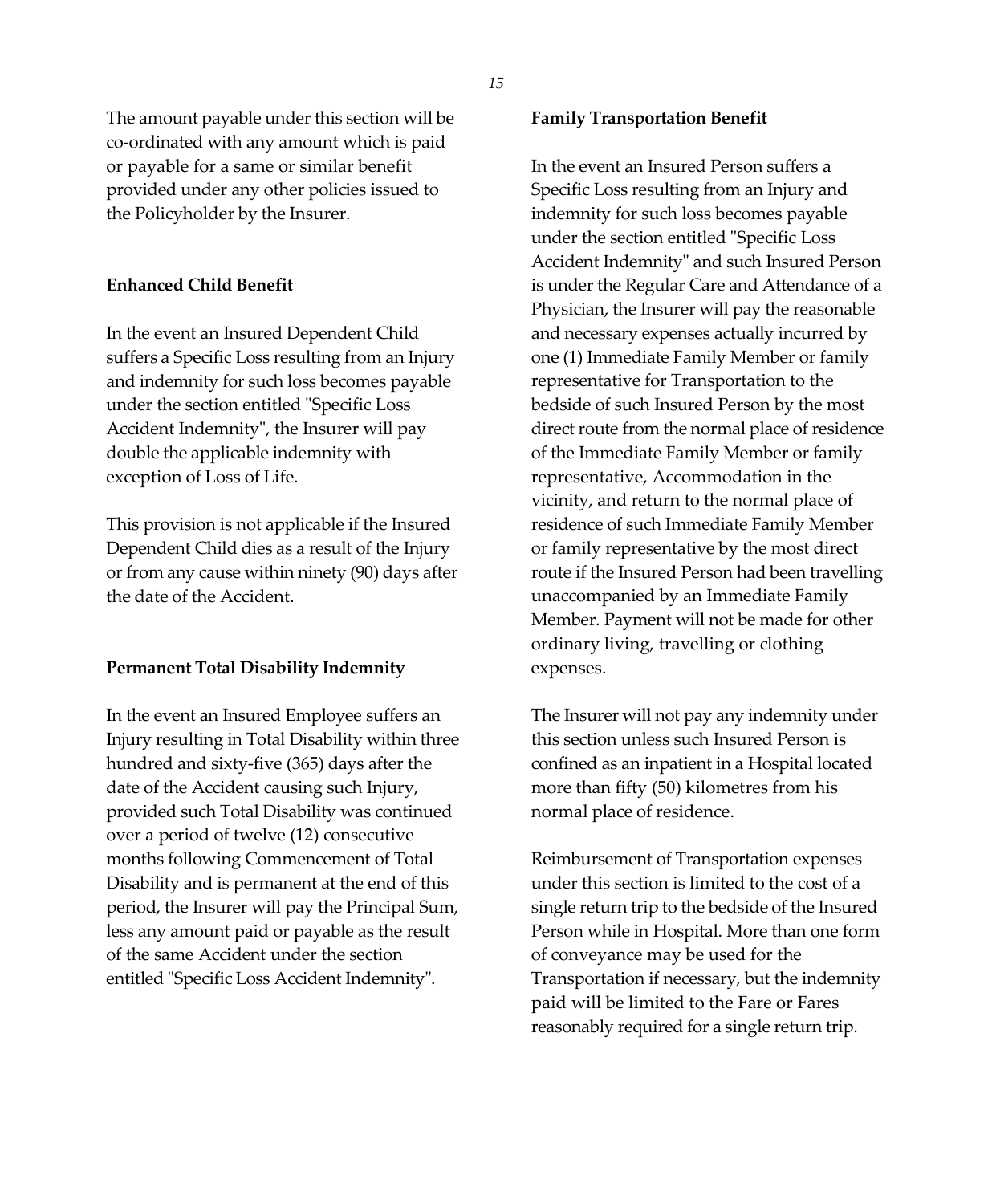If Transportation occurs in a Motorized Vehicle other than one operated under a license for the conveyance of passengers, then reimbursement of Transportation expenses will be limited to a maximum of thirty-five cents (\$0.35) per kilometre travelled for such return trip.

The total maximum amount payable under this section by the Insurer will not exceed twenty-five thousand dollars (\$25,000) as a result of any one (1) Accident.

The indemnity payable under this section will be payable to the person who actually incurred the expenses.

The amount payable under this section will be co-ordinated with any amount which is paid or payable for a same or similar benefit provided under any other policies issued to the Policyholder by the Insurer.

### **Identification Benefit**

In the event an Insured Person suffers a Loss of Life resulting from an Injury and indemnity for such loss becomes payable under the section entitled "Specific Loss Accident Indemnity" and the police or similar governmental authority requires identification of the Insured Person's body, the Insurer will pay the reasonable and necessary expenses actually incurred by one (1) Immediate Family Member or family representative for Transportation to the location of the Insured Person's body by the most direct route from the normal place of residence of the Immediate Family Member or family representative,

Accommodation in the vicinity, and return to the normal place of residence of such Immediate Family Member or family representative by the most direct route, if, at the time of death, the Insured Person had been travelling unaccompanied by an Immediate Family Member. Payment will not be made for other ordinary living, travelling or clothing expenses.

The Insurer will not pay any indemnity under this section unless the Insured Person's body is located more than fifty (50) kilometres from the Insured Person's normal place of residence.

Reimbursement of Transportation expenses under this section is limited to the cost of a single return trip to identify the deceased Insured Person. More than one form of conveyance may be used for the Transportation if necessary, but the indemnity paid will be limited to the Fare or Fares reasonably required for a single return trip. If Transportation occurs in a Motorized Vehicle other than one operated under a license for the conveyance of passengers, then reimbursement of Transportation expenses will be limited to a maximum of thirty-five cents (\$0.35) per kilometre travelled for such return trip.

The total maximum amount payable under this section by the Insurer will not exceed twenty-five thousand dollars (\$25,000) as a result of any one (1) Accident.

The indemnity payable under this section will be payable to the person who actually incurred the expenses.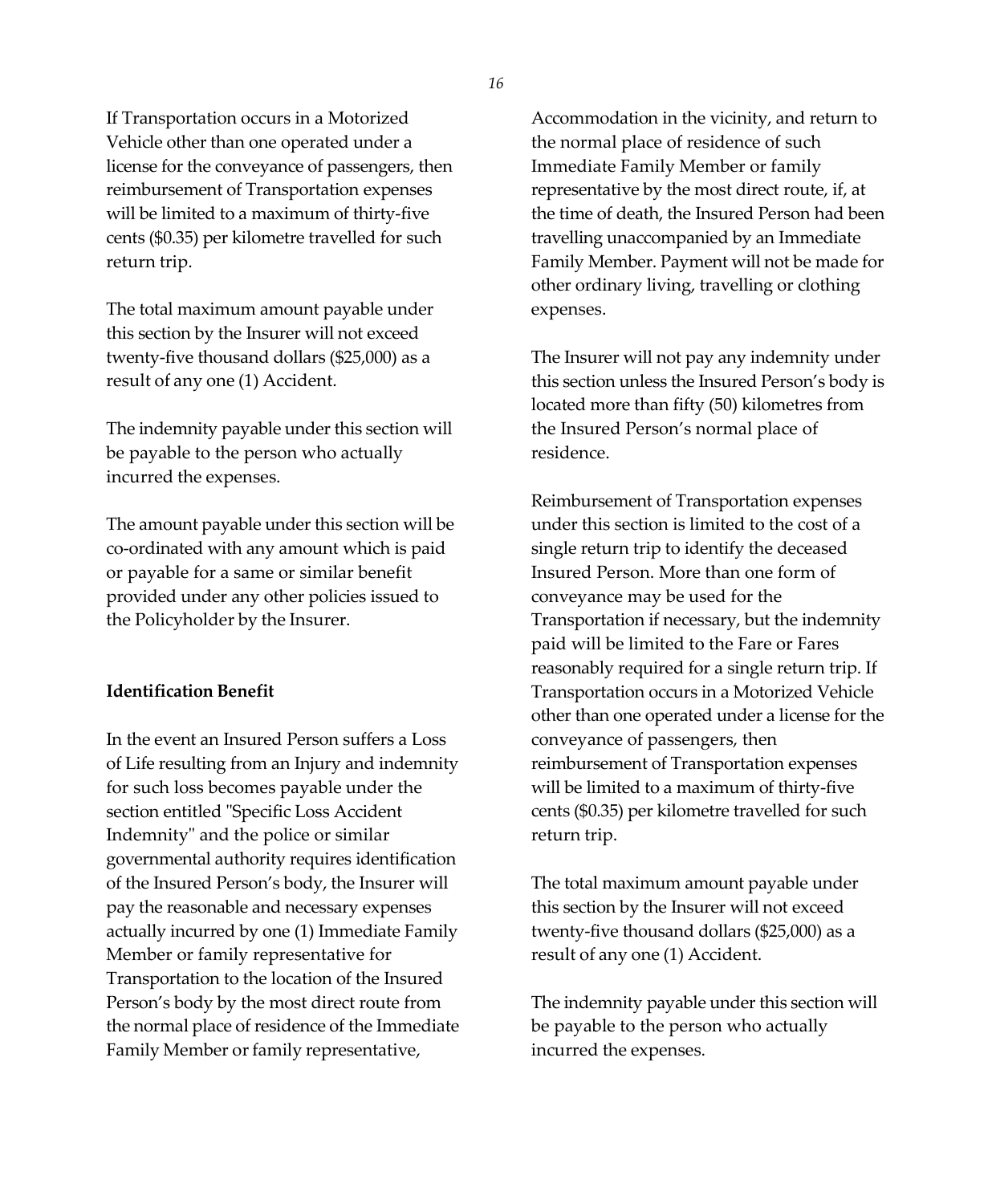The amount payable under this section will be co-ordinated with any amount which is paid or payable for a same or similar benefit provided under any other policies issued to the Policyholder by the Insurer.

## **Common Disaster Benefit**

In the event an Insured Employee and his Insured Spouse both suffer a Loss of Life resulting from an Injury and indemnity for such losses becomes payable under the section entitled "Specific Loss Accident Indemnity" as a result of a Common Accident, the indemnity for such Loss of Life applicable to the Insured Spouse will be increased up to the Insured Employee's Principal Sum amount, but in no event will the amount payable under the Policy exceed, in the aggregate, one million dollars (\$1,000,000).

"Common Accident" means a single Accident or multiple Accidents occurring within the same twenty-four (24) hour period.

# **Seat Belt Benefit**

In the event an Insured Person suffers a Specific Loss resulting from an Injury and indemnity for such loss becomes payable under the section entitled "Specific Loss Accident Indemnity", the Insurer will pay an additional indemnity equal to ten percent (10%) of the applicable indemnity payable under the section entitled "Specific Loss Accident Indemnity", if, at the time of the Accident causing such Injury, the Insured Person was driving or riding in a Motorized Vehicle and wearing a properly fastened Seat Belt.

At the time of the Accident, the driver of the Motorized Vehicle must hold a current and valid driver's license of a rating authorizing him to operate such Motorized Vehicle and neither be Intoxicated nor Under the Influence of Drugs.

Proof of Seat Belt use to the satisfaction of the Insurer must be provided as part of the written proof of loss.

"Intoxicated" and "Under the Influence of Drugs" means that the driver has a blood alcohol content and/or is impaired due to the use of alcohol, narcotics or other drugs such that he could be subject to proceedings under provincial, state or federal law, even if he has not been subject to such proceedings.

"Seat Belt" means a belt that forms a restraint system in a Motorized Vehicle.

For the purposes of this definition, a Seat Belt includes infant and child restraint systems used in Motorized Vehicles and the restraining belts which are part of a stretcher used in the transportation of sick or injured persons by ambulance.

# **Home Alteration and/or Vehicle Modification Benefit**

In the event an Insured Person suffers a Specific Loss listed below resulting from an Injury:

- (1) Loss of both feet orlegs; or
- (2) Loss of Use of both feet or legs; or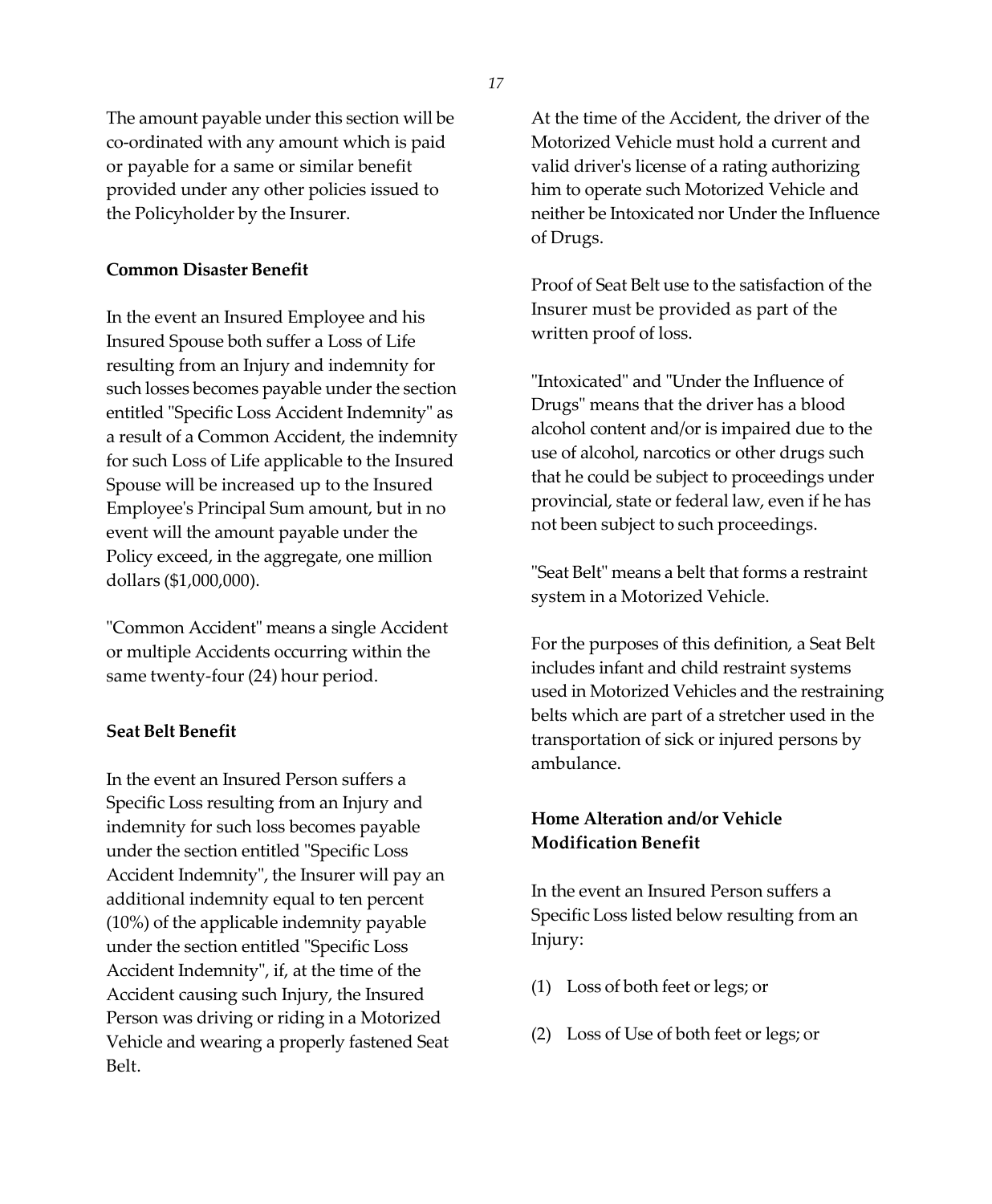(3) Quadriplegia, Paraplegia or Hemiplegia,

and indemnity for such loss becomes payable under the section entitled "Specific Loss Accident Indemnity" and such Insured Person requires the use of a wheelchair, as result of such loss, in order to be ambulatory, the Insurer will pay the reasonable and necessary expenses actually incurred by the Insured Person within three (3) years following the date of Loss for home alteration and/or vehicle modification as provided under this section.

To be covered under this section, the alteration or modification must enable the Insured Person to access his residence and/or his vehicle in a wheelchair and must be approved, where required by law, by licensing authorities.

The total maximum amount payable under this section by the Insurer will not exceed fifteen thousand dollars (\$15,000) as a result of any one (1) Accident.

The amount payable under this section will be co-ordinated with any amount which is paid or payable for a same or similar benefit provided under any other policies issued to the Policyholder by the Insurer.

### **Hospital Indemnity**

In the event an Insured Person suffers a Specific Loss resulting from an Injury and indemnity for such loss becomes payable under the section entitled "Specific

Loss Accident Indemnity" and such Injury requires the Insured Person to stay in a Hospital and under the Regular Care and Attendance of a Physician for at least four (4) consecutive days, the Insurer will pay a Daily Indemnity provided such Period of Hospitalization is necessary for the treatment of such Injury. Such Daily Indemnity will be paid from the first (1st) Day of Hospitalization, but in no event for more than three hundred and sixty five (365) days per Accident.

Notwithstanding anything contained to the contrary in the Policy, a Period of Hospitalization which becomes necessary for the treatment of an Injury which resulted in a Specific Loss will be covered in accordance with the terms of this section, provided such Period of Hospitalization commences:

- (1) within three hundred and sixty-five (365) days after the date of the Accident causing such Injury; and
- (2) while this Insured Person's individual coverage under the Policy is in force.

Such Daily Indemnity will be calculated as payable from the first (1<sup>st</sup>) Day of Hospitalization, provided the Insured Person is hospitalized for at least four (4) consecutive days.

Only one (1) Period of Hospitalization will be payable for all Injuries sustained by the Insured Person as the result of any one (1) Accident.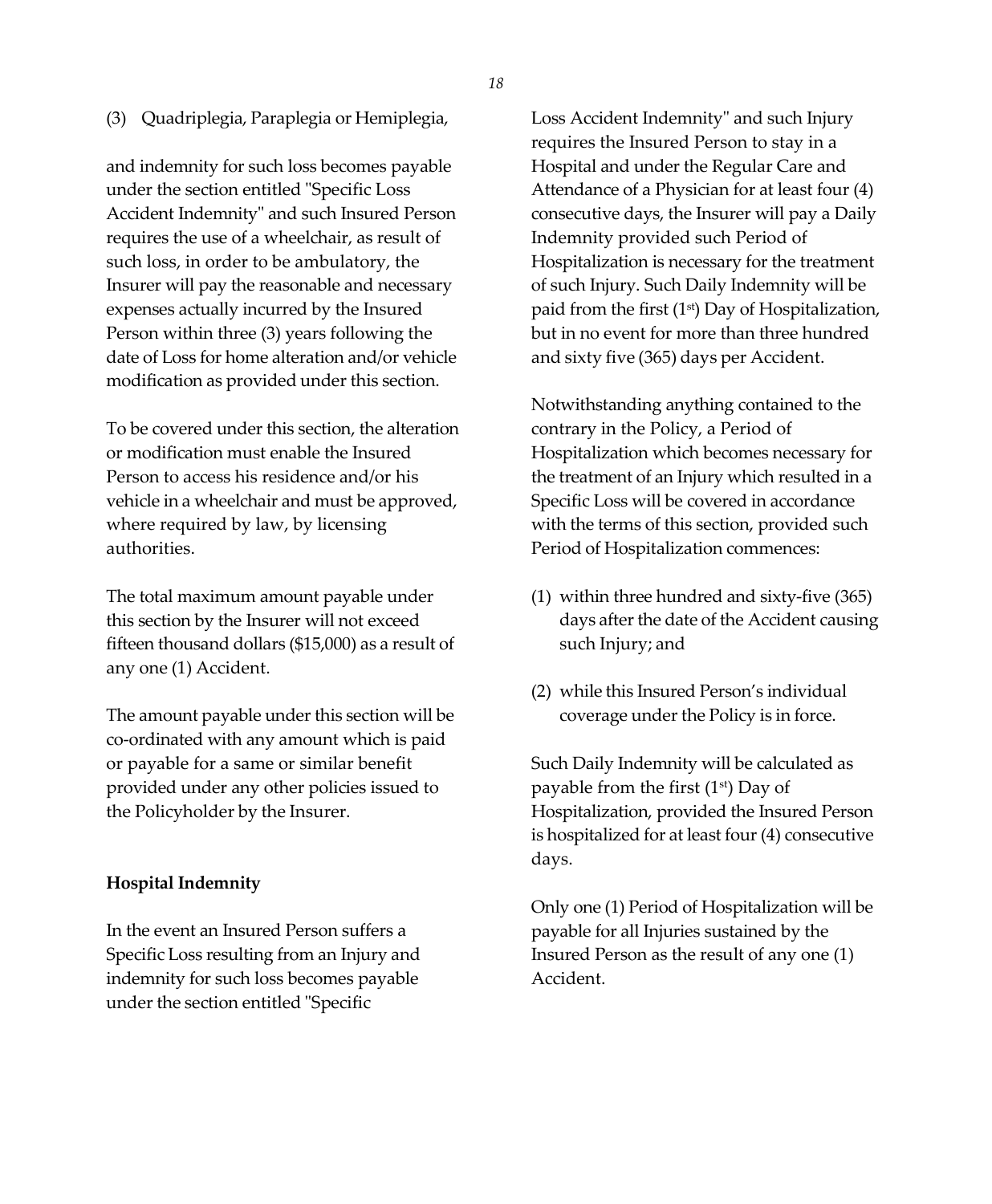"Daily Indemnity" means one-thirtieth of one percent (1/30 of 1%) of the Insured Person's Principal Sum, subject to a maximum monthly indemnity of two thousand and five hundred dollars (\$2,500).

"Period of Hospitalization" means a single uninterrupted confinement in a Hospital or several successive confinements in a Hospital as a result of the same Accident, provided each such confinement is separated by a period of less than ninety (90) consecutive days and all such confinements occur within seven hundred and thirty (730) days of the date of the Accident.

"Day of Hospitalization" means a necessary Period of Hospitalization in a Hospital as an inpatient for which a full day's room and board is charged.

### **Cosmetic Disfigurement Benefit**

In the event an Insured Person suffers a Burn resulting from an Injury, the Insurer will pay an indemnity determined by multiplying the applicable Area Classification Factor, as shown in the Cosmetic Burn Indemnity Schedule below, by the percentage of body surface actually burned subject to the Maximum Allowable Percentage for Body Surface Burned as stipulated in the Cosmetic Burn Indemnity Schedule times the Principal Sum.

"Burn" for the purpose of the Policy means a condition which a Physician has determined to be a 3 rd degree burn.

The Maximum Allowable Percentage for Body Surface Burned, as shown in the following Cosmetic Burn Indemnity Schedule, is based on one hundred percent (100%) of the specific body part that was burned. The attending Physician will determine the actual percentage applicable to each Burn.

If an Insured Person suffers a Burn or Burns to more than one (1) body part as a result of any one (1) Accident, indemnities payable for all such Burn or Burns will not exceed one hundred percent (100%) of the Insured Person's Principal Sum.

Cosmetic Burn Indemnity Schedule

|                                 | Area Classification |
|---------------------------------|---------------------|
| <b>Body Part</b>                | Factor              |
|                                 |                     |
|                                 |                     |
|                                 |                     |
|                                 |                     |
|                                 |                     |
|                                 |                     |
|                                 |                     |
|                                 |                     |
|                                 |                     |
| Lower Leg - below knee (Right)3 |                     |
| Lower Leg - below knee (Left) 3 |                     |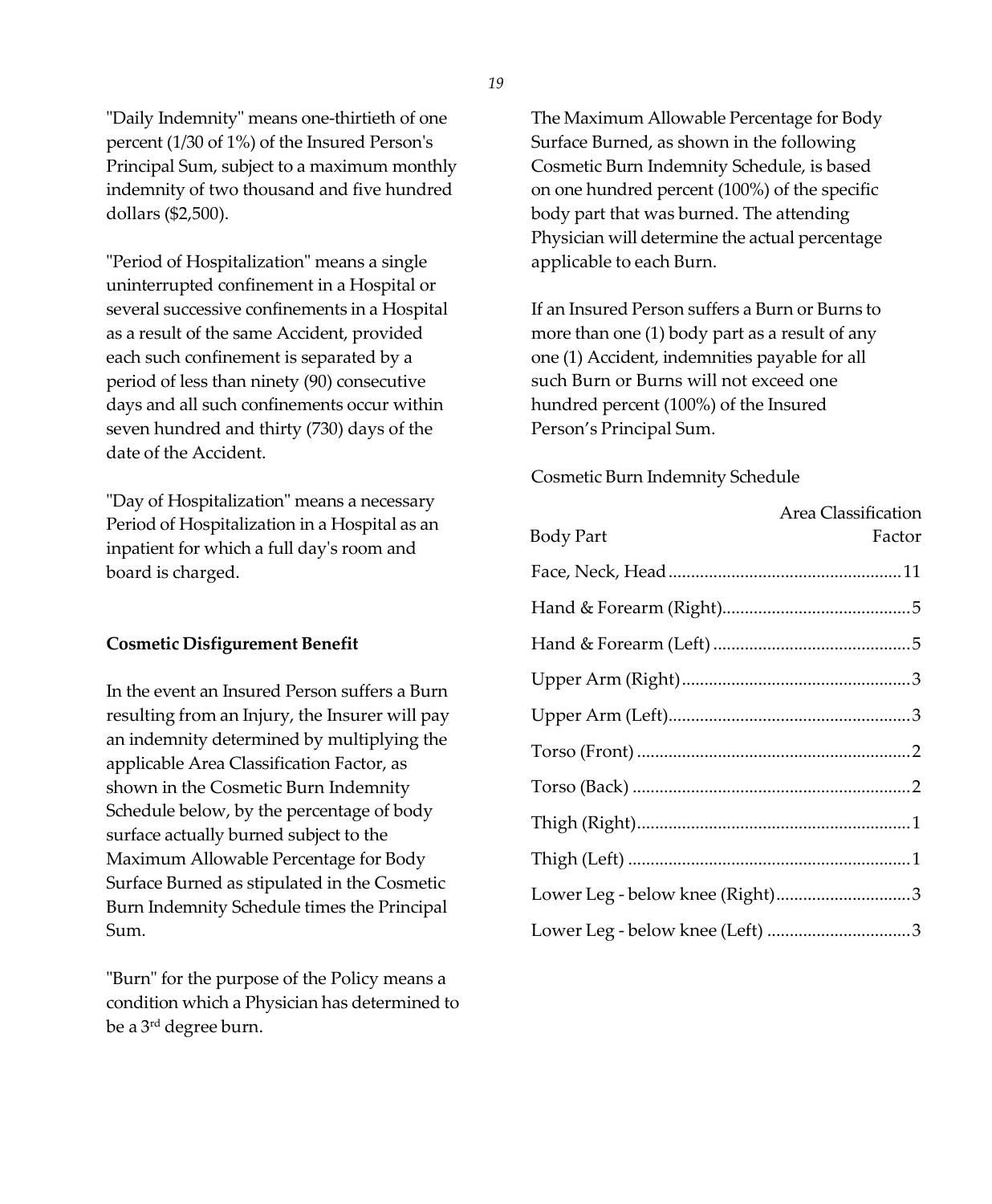| Maximum Allowable   |
|---------------------|
| Percentage for Body |
| Surface Burned      |
|                     |

| Lower Leg - below knee (Right) 9.0% |  |
|-------------------------------------|--|
| Lower Leg - below knee (Left) 9.0%  |  |

In the event indemnities are payable under this section and any of the sections entitled "Specific Loss Accident Indemnity", "Permanent Total Disability Indemnity", "Comatose Benefit" or "Brain Damage Benefit", the total amount payable under all such sections will not exceed one hundred percent (100%) of the Insured Person's Principal Sum or, in the case such indemnities include an indemnity for Paralysis, two hundred percent (200%) of the Insured Person's Principal Sum.

## **Escalation Benefit**

Body Part

In the event an Insured Person suffers a Specific Loss resulting from an Injury and indemnity for such loss becomes payable under any of the sections entitled "Specific Loss Accident Indemnity", "Permanent Total Disability Indemnity", "Comatose Benefit" or "Brain Damage Benefit" of the Policy, the Insurer will pay one percent (1%) of such indemnity, for each year the Insured Employee's individual coverage has remained continuously in force under the Policy without interruption, subject to a total maximum of five percent (5%) of such indemnity, based on the Principal Sum approved by the Insurer for this Insured Person at the time of the Accident or, if such approval was not required, the Principal Sum, as to this Insured Person, stated on the Insured Employee's most recently signed enrollment card on file with the Policyholder at the time of the Accident.

The number of years of the Insured Employee's individual coverage remained in force will be counted as follows:

- (1) with respect to an Insured Employee who becomes insured on or before the effective date of this benefit, one (1) year will be counted on the first anniversary date of this benefit and one year will be added on each subsequent anniversary date thereafter; or
- (2) with respect to an Insured Employee who becomes insured after the effective date of this benefit, one (1) year will be counted on the first anniversary date of an Insured Employee's insurance under this Policy and one year will be added on each such subsequent anniversary date thereafter.

An Insured Person who discontinues his coverage and subsequently re-applies for coverage will be considered as a person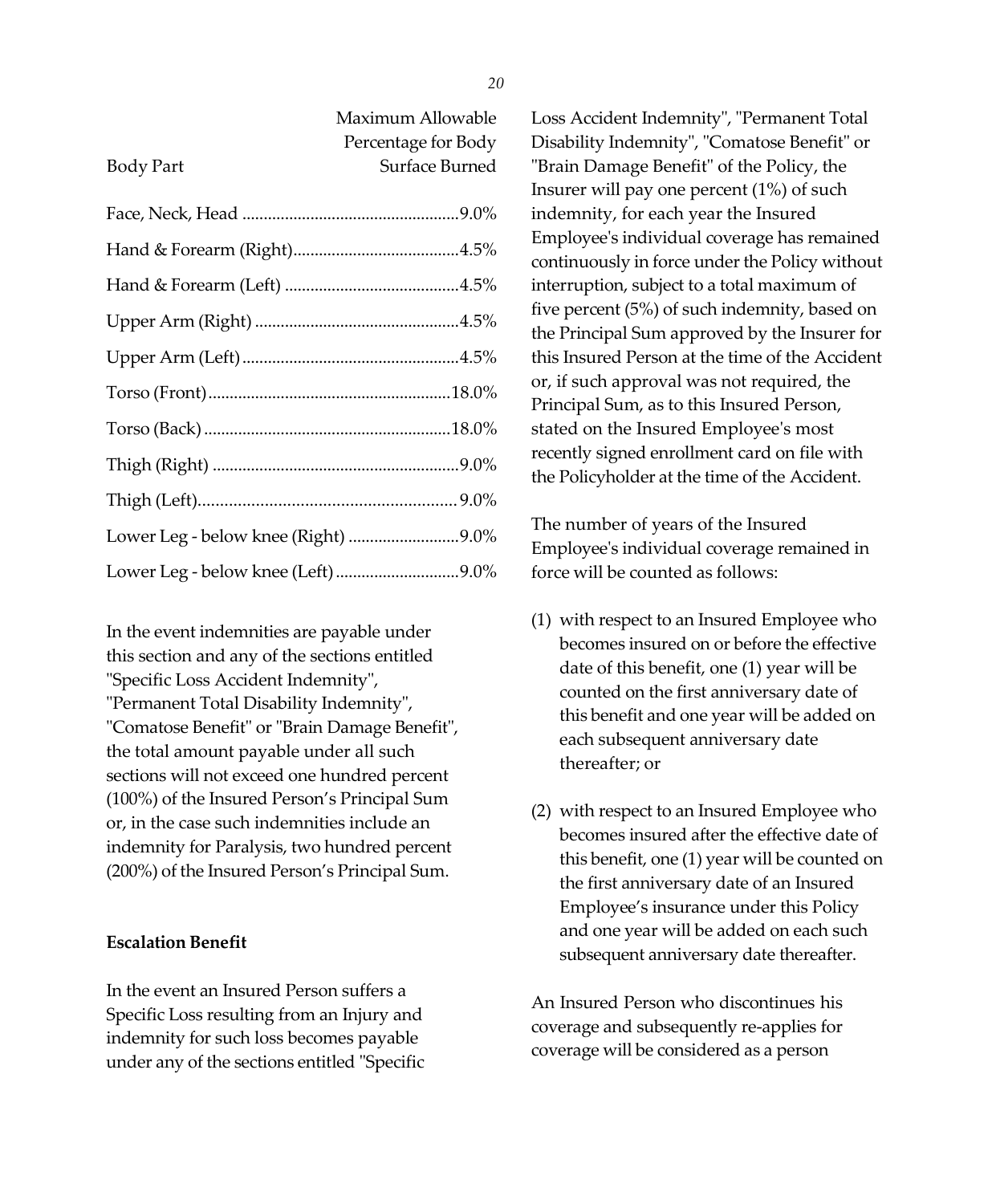becoming insured for the first (1st) time in the year he re-applies for coverage.

#### **Bereavement Benefit**

In the event an Insured Person suffers a Loss of Life resulting from Injury and indemnity for such loss becomes payable under the section entitled "Specific Loss Accident Indemnity", the Insurer will pay the reasonable and necessary expenses associated with grief counselling actually incurred within three hundred and sixty-five (365) days after the date of the Accident resulting in such loss, and provided by a Professional Counsellor for :

- (1) the Insured Spouse and/or the Insured Dependent Children, in the event that the Insured Employee is the Insured Person who suffers a Loss of Life; or
- (2) the Insured Employee and/or the Insured Dependent Children, in the event that the Insured Spouse is the Insured Person who suffers a Loss of Life; or
- (3) the Insured Employee and/or the Insured Spouse, in the event that the Insured Dependent Child is the Insured Person who suffers a Loss of Life.

The Insurer will pay such expenses for up to a maximum of six (6) grief counselling sessions subject to an overall maximum of two thousand five hundred dollars (\$2,500) in relation to the death of the Insured Person. This benefit will not pay for any grief counselling provided by a person who would not ordinarily charge a fee for his services.

The indemnity payable under this section will be payable to the person who actually incurred the expenses.

Indemnity under this section will be paid in excess of any other insurance or indemnity plans only for the amount which has not been covered after all other insurance or indemnity plans or other form of reimbursement have been exhausted, provided the amount is equal to or less than the reasonable and necessary charge.

#### **Funeral Expense Benefit**

In the event an Insured Person suffers a Loss of Life resulting from Injury and indemnity for such loss becomes payable under the section entitled "Specific Loss Accident Indemnity", the Insurer will pay the reasonable and necessary expenses actually incurred at the time of the Insured Person's death for the services and/or materials provided by a mortician, undertaker, crematorium or funeral home that are related to the burial or cremation of a deceased Insured Person, as well as charges for the purchase of a burial plot, gravesite or mausoleum for the interment of the remains of the Insured Person, including any markers or monuments. The aggregate amount payable under this section shall not exceed the amount of five thousand dollars (\$5,000), and the Insurer shall deduct from the amount payable under this section any expenses incurred for preparation of the remains for travel paid or payable under the section entitled "Repatriation Benefit".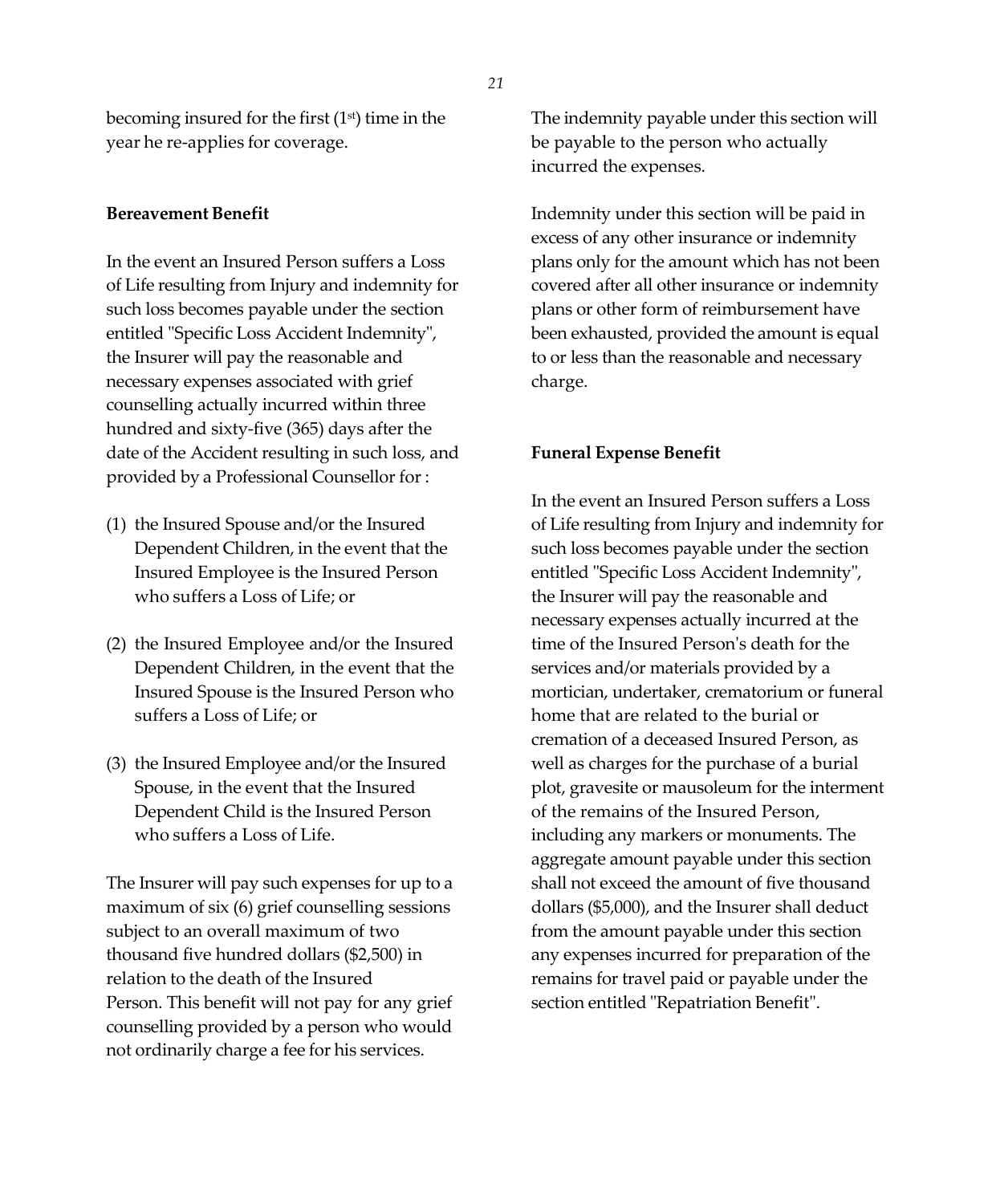The indemnity payable under this section will be payable to the person who actually incurred the expenses.

The amount payable under this section will be co-ordinated with any amount which is paid or payable for a same or similar benefit provided under any other policies issued to the Policyholder by the Insurer.

### **Psychological Therapy Benefit**

In the event an Insured Person suffers a Specific Loss resulting from an Injury and indemnity for such loss becomes payable under the section entitled "Specific Loss Accident Indemnity" and such Injury requires such Insured Person to undergo psychological therapy, the Insurer will pay an indemnity equivalent to the reasonable and necessary expenses actually incurred within three hundred and sixty-five (365) days after the date of the Accident resulting in such loss for psychological therapy provided by a Professional Counsellor. The Insurer will pay up to a maximum of twelve (12) counselling sessions to an overall maximum of five thousand (\$5,000) dollars per any one (1) Accident. This benefit will not pay for any counselling provided by persons who would not ordinarily charge a fee for their services.

The above indemnity will be paid to the person who actually incurred the expenses.

Indemnity under this section will be paid in excess of any other insurance or indemnity plans only for the amount which has not been covered after all other insurance or indemnity plans or other form of reimbursement have been exhausted, provided the amount is equal to or less than the reasonable and necessary charge.

### **Assault Benefit**

In the event an Insured Person suffers a Specific Loss resulting from an Injury and indemnity for such loss becomes payable under the section entitled "Specific Loss Accident Indemnity", the Insurer will pay an additional indemnity equal to ten percent (10%) of the applicable indemnity payable under that section, subject to a maximum of twenty-five thousand dollars (\$25,000), if the Injury is caused by an Assault on premises owned or rented by the Policyholder or if the Assault occurred while the Insured Person was Travelling on Company Business.

"Assault" means an indictable offence, attempted indictable offence, felony, attempted felony, misdemeanour, attempted misdemeanour, summary conviction offence, attempted summary conviction offence, riot or attempted riot, including but not limited to robbery, theft, bombing, kidnapping, hijacking, larceny, sniping and murder or any attempt to commit any of the aforementioned. The laws of the jurisdiction where the Injury occurs will govern as to whether an act constitutes an Assault as defined in this section.

"Travelling on Company Business" means any travel undertaken as part of the normal duties of the Insured Person's occupation with the Policyholder, but excluding commuting to or from the Insured Person's workplace.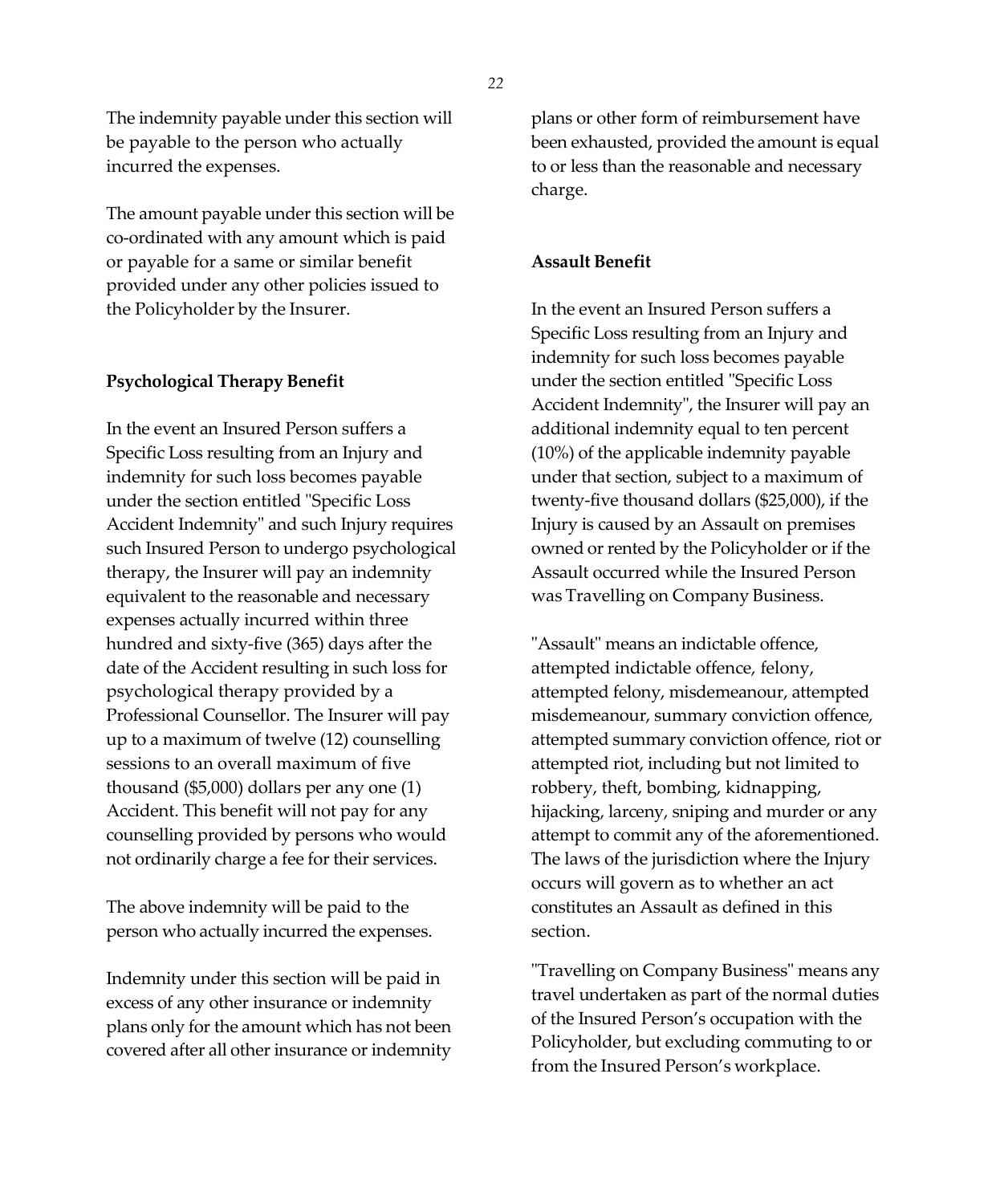No benefit will be payable under this section if the assault was the act of another employee of the Policyholder or an Immediate Family Member of the Insured Person or a member of the Insured Person's household.

## **Carjacking Benefit**

In the event an Insured Person suffers a Specific Loss resulting from an Injury and indemnity for such loss becomes payable under the section entitled "Specific Loss Accident Indemnity", the Insurer will pay an additional indemnity equal to ten percent (10%) of the applicable indemnity payable under that section if the Injury occurs during a carjacking of an automobile that the Insured Person was operating, getting into or out of, or riding as a passenger, subject to a maximum of ten thousand dollars (\$10,000). Verification of the carjacking must be made part of an official police report within twenty-four (24) hours of the carjacking, or as soon as reasonably possible, or be certified in writing by the investigating officer(s) within twenty-four (24) hours of the carjacking, or as soon as reasonably possible, and the Insurer must receive a copy of the relevant police report or certification in order for any indemnity to become payable under this section.

### **Public Transportation Benefit**

In the event an Insured Person suffers a Loss of Life resulting from an Injury and indemnity for such loss becomes payable under the section entitled "Specific Loss Accident Indemnity", the Insurer will pay an additional

indemnity equal to one hundred percent (100%) of the payable indemnity if, at the time of the Accident, the Insured Person was riding as a passenger in a regularly scheduled public land, air or water conveyance licensed to carry fare-paying passengers, including a train, bus, taxi, subway, tramway, boat or commercial airplane.

### **Comatose Benefit**

In the event a Physician determines that an Insured Person has become Comatose as a result of an Injury, the Insurer will pay an indemnity equal to the amount of the Principal Sum less any other amount paid or payable under the section entitled "Specific Loss Accident Indemnity" as the result of the same Accident, provided:

- (1) The Insured Person becomes Comatose within three hundred and sixty five (365) days after the date of the Accident; and
- (2) The Insured Person has been Comatose for at least six (6) consecutive months.

"Comatose" means being in a state of total unconsciousness from which the person cannot be aroused. A Comatose person is unresponsive to any external stimuli and continuously requires the use of life support systems.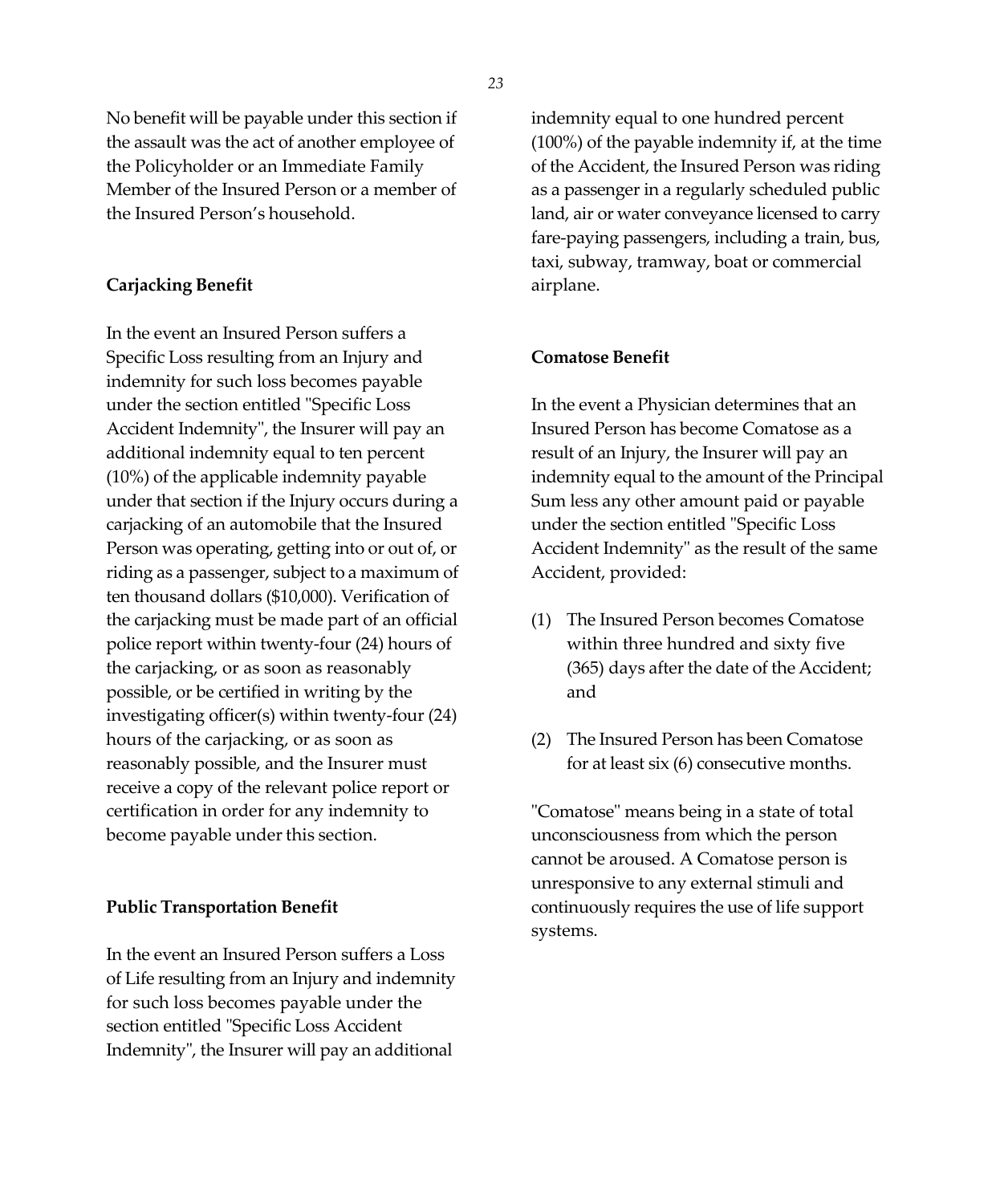#### **Aircraft Coverage**

Insurance provided under the Policy includes coverage for loss when such loss results from Injury sustained while and as a result of the Insured Person:

- (a) riding as a passenger, and not as a pilot, operator or member of the crew, in or on any aircraft having a current and valid certificate of airworthiness and being piloted by a person who then holds a current and valid pilot's license of a rating authorizing him to pilot such aircraft.
- (b) riding as a passenger, and not as a pilot, operator or member of the crew, in or on any aircraft operated by the Canadian Armed Forces or by a similar military service of any duly constituted governmental authority of any other recognized country.
- (c) boarding or alighting from or being struck by any aircraft.

### **Exposure and Disappearance Coverage**

In the event an Insured Person undergoes unavoidable exposure to natural elements and, as a direct result, suffers a Specific Loss for which indemnity would have been payable under the section entitled "Specific Loss Accident Indemnity" if it had been caused by an Accident, the Insurer will pay the amount specified for the same loss as in the section entitled "Specific Loss Accident Indemnity".

In the event an Insured Person is not found within one (1) year following the date of the disappearance or sinking or wrecking of the conveyance in which he was riding at the time of such disappearance or sinking or wrecking and under such circumstances as would otherwise be covered under the section entitled "Specific Loss Accident Indemnity", it will be presumed the Insured Person suffered a Loss of Life resulting from an Injury at the time of such disappearance, sinking or wrecking.

#### **Brain Damage Benefit**

In the event an Insured Person suffers Brain Damage as a result of an Injury, the Insurer will pay the Principal Sum, less any other amount paid or payable under the section entitled "Specific Loss Accident Indemnity" as the result of the same Accident, provided:

- (1) <sup>T</sup>he Insured Person incurs Brain Damage within one hundred and twenty (120) days from the date of the Accident; and
- (2) The Insured Person is hospitalized as a result of Brain Damage at least seven (7) of the first one hundred and twenty (120) days of the Injury; and
- (3) A Physician determines and the Insurer is satisfied that the Insured Person has evidence of Brain Damage for at least six (6) consecutive months.

"Brain Damage" means irreversible physical damage to the brain causing complete incapacity of performing all the substantial and material functions and activities normal to everyday life.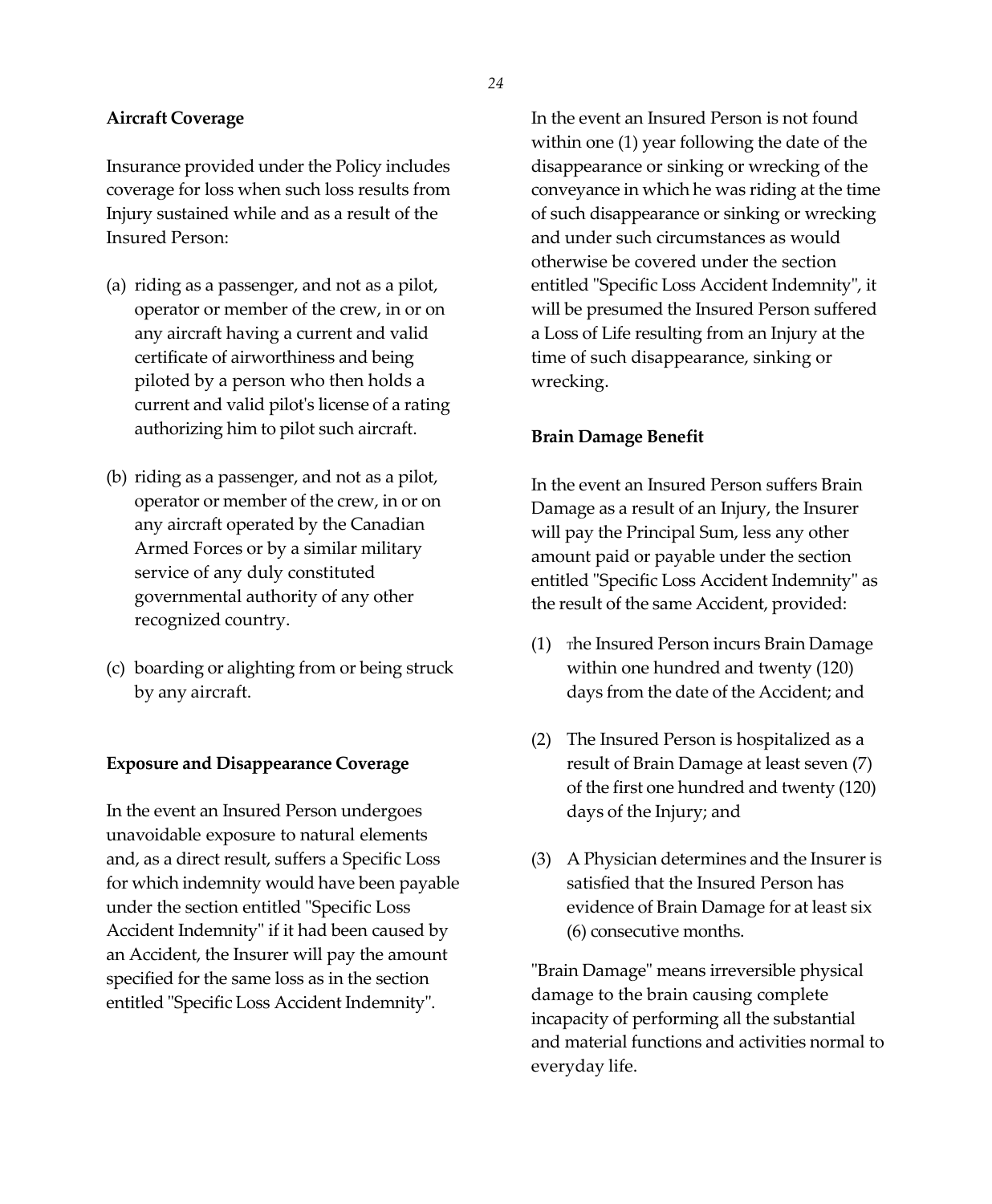#### **Aggregate Limit of Indemnity**

The Insurer's aggregate limit of indemnity for all indemnities payable as a result of any one (1) Aircraft Accident for which an indemnity isprovided hereunder is as stated in Item 4 of the Specific Provisions. In the event said limit of indemnity for any one (1) Aircraft Accident is insufficient to pay the full amount of indemnity for each Insured Person, then the amount payable for each Insured Person will be in the proportion that the limit of indemnity for any one (1) Aircraft Accident bears to the total amount of indemnity that would have been payable, not taking into consideration such limit of indemnity.

This section only applies to indemnities payable under the following sections:

- Specific Loss Accident Indemnity
- Enhanced Child Benefit
- Permanent Total Disability Indemnity
- Brain Damage Indemnity
- Comatose Benefit

### **Indemnity Payment and Beneficiaries**

Indemnity payable in the event of the Loss of Life of an Insured Employee will be paid to the beneficiary or beneficiaries designated in writing by the Insured Employee on his most recently signed enrollment card or beneficiary designation card on file with the Policyholder or, if there is no such beneficiary designation with respect to the Insured Employee, such indemnity will be paid to the estate of the Insured Employee. All other indemnities payable, including those payable for the

Insured Spouse and/or Dependent Children, will be paid to the Insured Employee, with the exception of indemnities payable under the following sections, for which the indemnity will be paid to the person who actually incurred the expenses giving rise to the indemnity:

- Repatriation Benefit
- Education Benefit
- Day-Care Benefit
- Workplace Modification and Accommodation Benefit
- Occupational Training Benefit
- Family Transportation Benefit
- Identification Benefit
- Home Alteration and/or Vehicle Modification Benefit
- Bereavement Benefit
- Funeral Expense Benefit
- Psychological Therapy Benefit

### **Termination of Individual Coverages**

Coverage of an Insured Person provided under the Policy will immediately terminate on the earliest of the following dates:

With respect to an Insured Employee:

- (1) on the date the Policy is terminated;
- (2) on the premium due date if the Policyholder fails to pay the required premium, except as the result of an inadvertent error;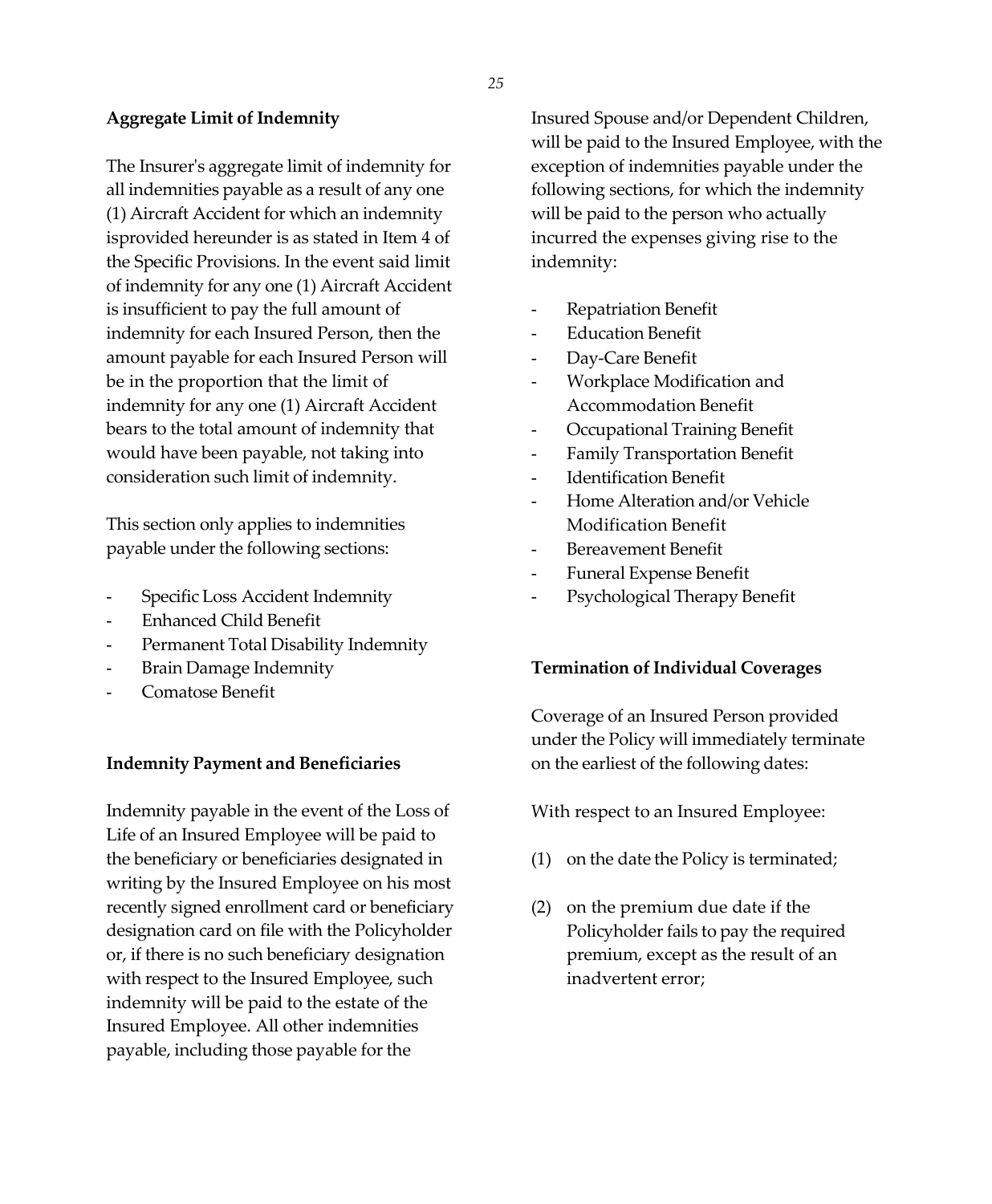- *26*
- (3) on the premium due date coincident with or following the date the Insured Employee gives notice of cancellation to the Policyholder;
- (4) on the premium due date coincident with or following the date the Insured Employee reaches seventy (70) years of age;
- (5) on the premium due date coincident with or following the date the Insured Employee ceases to be an active Employee of the Policyholder on account of leave of absence, lay-off, maternity/parental leave, disability, resignation, dismissal, pension or retirement, except as provided under the following sections:
	- − Waiver of Premium
	- − Continuation of Coverage During Approved Leaves
	- Extension of Coverage

With respect to an Insured Spouse and/or Insured Dependent Child of an Insured Employee:

- (1) on the date such person ceases to satisfy the criteria for definition of "Spouse" or "Dependent Child" as presented in the Policy;
- (2) on the date such Insured Employee's coverage is terminated except as provided under the section entitled "Extension of Family Coverage".

# **Waiver of Premium**

If, under the Policyholder's Group Long Term Disability Insurance policy, an Insured Employee qualifies for benefit payments as the result of total disability, coverage under this policy will be extended and waiver of premium granted. Premiums with respect to the Insured Spouse and/or Insured Dependent Children will also be waived whenever the Insured Employee's premiums are waived.

Premiums will continue to be waived until the earliest of the following dates:

- (1) on the date this policy is terminated;
- (2) on July  $1<sup>st</sup>$  following the date the Insured Person reaches sixty-five (65) years of age; or
- (3) on the date the Insured Employee ceases to be totally disabled.

The Insurer reserves the right to request proof of total disability or any continuance thereof from time to time as the Insurer may reasonably require. Failure to provide proof satisfactory to the Insurer may result in termination of this Waiver of Premium clause.

The coverage which is continued under this clause will be subject to the terms and provisions of this policy in effect as of the date of commencement of disability, including any provision providing for reductions in amounts of insurance.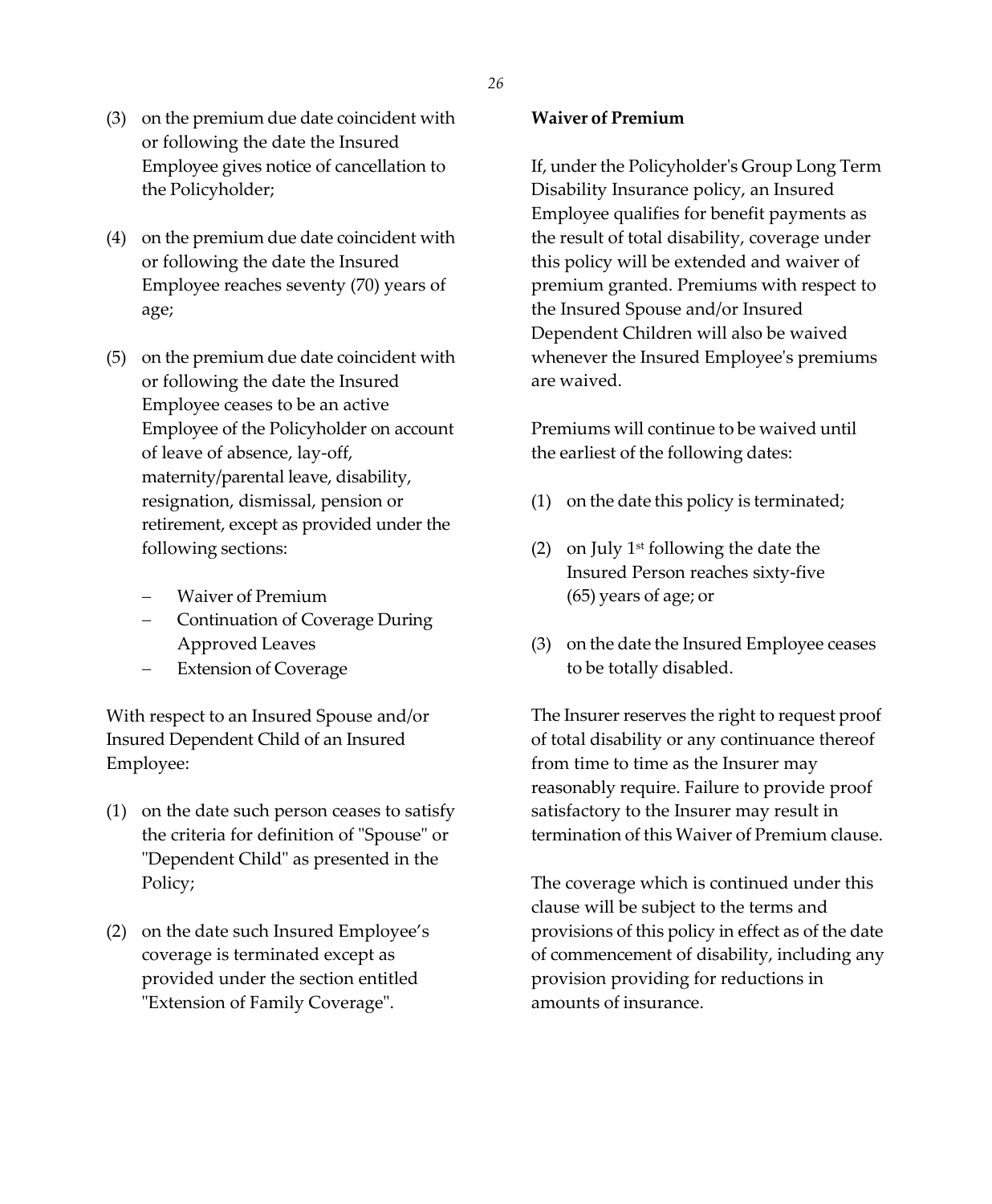Notwithstanding anything contained to the contrary in this policy, in no event will benefits payable for any Loss which occurs while coverage is being continued under this clause exceed the amount of insurance that would have been payable to the Insured Person at the date of commencement of disability of the Insured Employee.

### **Extension of Family Coverage**

In the event of the death of an Insured Employee from any cause, individual coverage under the Policy will be continued for the Insured Spouse and/or Insured Dependent Children for a period of six (6) months, without payment of premium.

Indemnities which become payable as a result of coverage being extended under this section will be paid to the Insured Spouse, except in the event of the Loss of Life of an Insured Spouse, where indemnity for such loss will be paid to the estate of the Insured Spouse.

In the event there is no Insured Spouse, indemnities payable with respect to Insured Dependent Children will be payable as follows:

- (a) If the Child is a minor and the loss is not the Loss of Life of that Child, all indemnities payable will be paid in trust to the legal guardian of such Child.
- (b) If the Child is not a minor and the loss is not the Loss of Life of that Child, all indemnities payable will be paid to the Child.

(c) Regardless of the age of the Child, the indemnity payable in the event of the Loss of Life of such Child will be paid to the estate of the Child.

This extension of coverage will terminate at 12:01 a.m., Standard Time, on the first  $(1<sup>st</sup>)$  day of the month following the completion of a six (6) month period which began on the date of death of the Insured Employee.

The coverage which is provided as a result of extension under this section will be subject to the terms and provisions of the Policy that were in effect as of the date of death of the Insured Employee, including any provision providing for reductions in amounts of insurance.

Notwithstanding anything contained to the contrary in the Policy, in no event will indemnities payable for any event insured against which occurs while individual coverage is being continued under this section exceed the amount that would have been payable to the Insured Person prior to the date of death of the Insured Employee.

# **Continuation of Coverage during Approved Leaves**

Individual coverage under the Policy will be continued for an Insured Employee and his Insured Spouse and/or his Insured Dependent Children during any approved leave of absence, temporary lay-off, maternity/parental leave or disability leave of the Insured Employee, provided payment of premium is continued.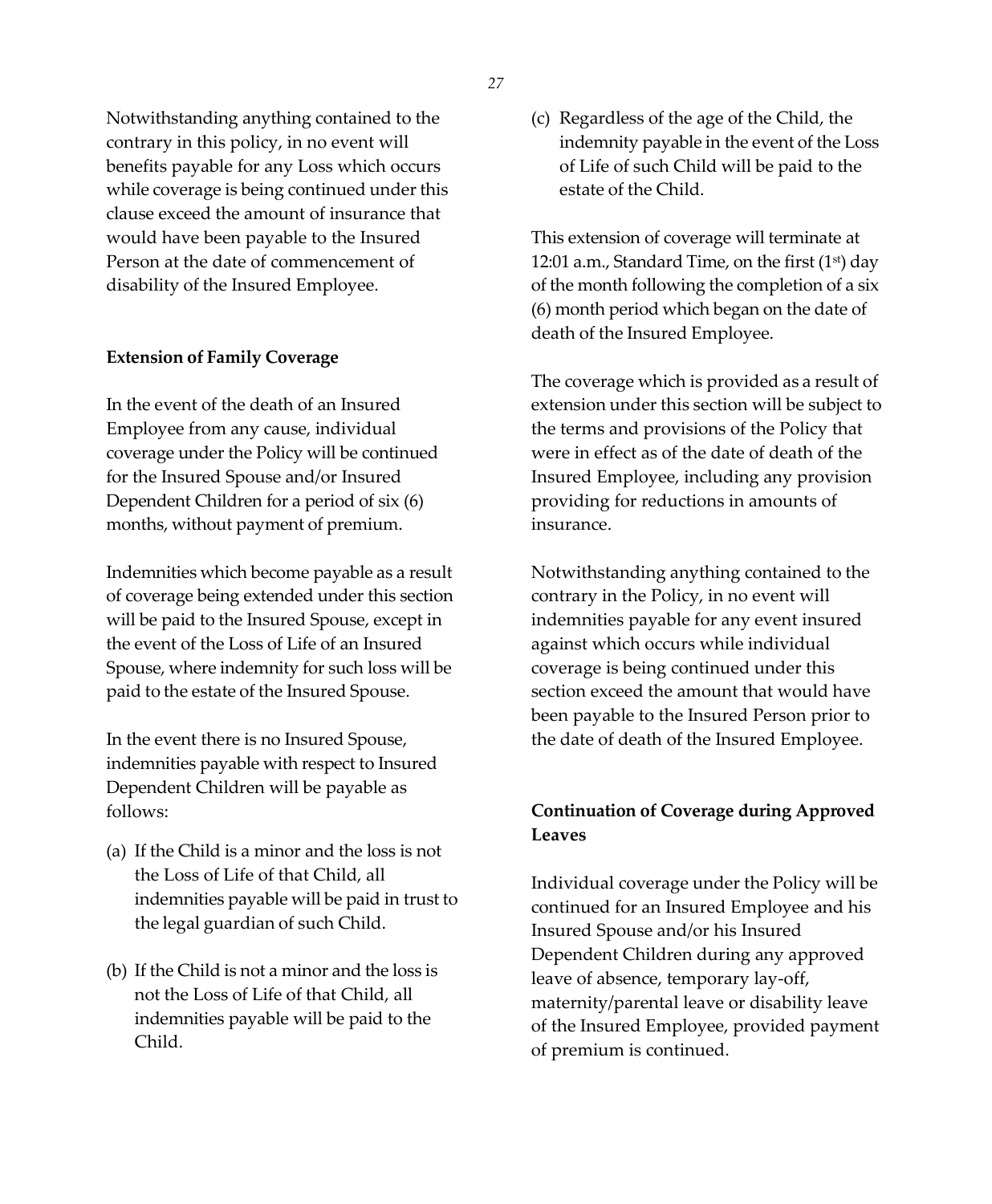This continuation of coverage will terminate at 12:01 a.m., Standard Time:

- (1) with respect to any leave of absence approved by the Policyholder, on the first  $(1<sup>st</sup>)$  day of the month following the completion of a twelve (12) month period that started on the date such approved leave of absence began or on the date the Insured Employee returns to work in any capacity for the Policyholder or any other employer, including self-employment, whichever is earlier. Continuation of coverage for periods in excess of twelve (12) months may be granted, provided written request is submitted by the Policyholder to the Insurer;
- (2) with respect to any temporary lay-off approved by the Policyholder, on the first  $(1<sup>st</sup>)$  day of the month following the completion of a six (6) month period that started on the date such approved temporary lay-off began or on the date the Insured Employee returns to work in any capacity for the Policyholder or any other employer, including selfemployment, whichever is earlier. Continuation of coverage for periods in excess of six (6) months may be granted, provided written request is submitted by the Policyholder to the Insurer;
- (3) with respect to strike, on the thirty-first (31st) day following the commencement of the strike;
- (4) with respect to any maternity/parental leave approved by the Policyholder, on

the date the Insured Employee returns to work in any capacity for the Policyholder or any other employer, including self-employment; and

(5) with respect to any disability leave approved by the Policyholder, on the date the Insured Employee reaches seventy (70) years of age, or returns to work in any capacity, whichever is earlier.

The coverage which is provided as a result of continuation under this section will be subject to the terms and provisions of the Policy that were in effect as of the date of commencement of the leave, including any provision providing for reductions in amounts of insurance.

Notwithstanding anything contained to the contrary in the Policy, in no event will indemnities payable for any event insured against which occurs while individual coverage is being continued under this section exceed the amount that would have been payable to the Insured Person at the date of commencement of the leave of the Insured Employee.

### **Extension of Coverage**

Individual coverage under the Policy will be continued for a period of up to twelve (12) months for an Insured Employee whose employment has been terminated by the Policyholder provided such continuation of coverage is required by any applicable provincial or federal employment law or by a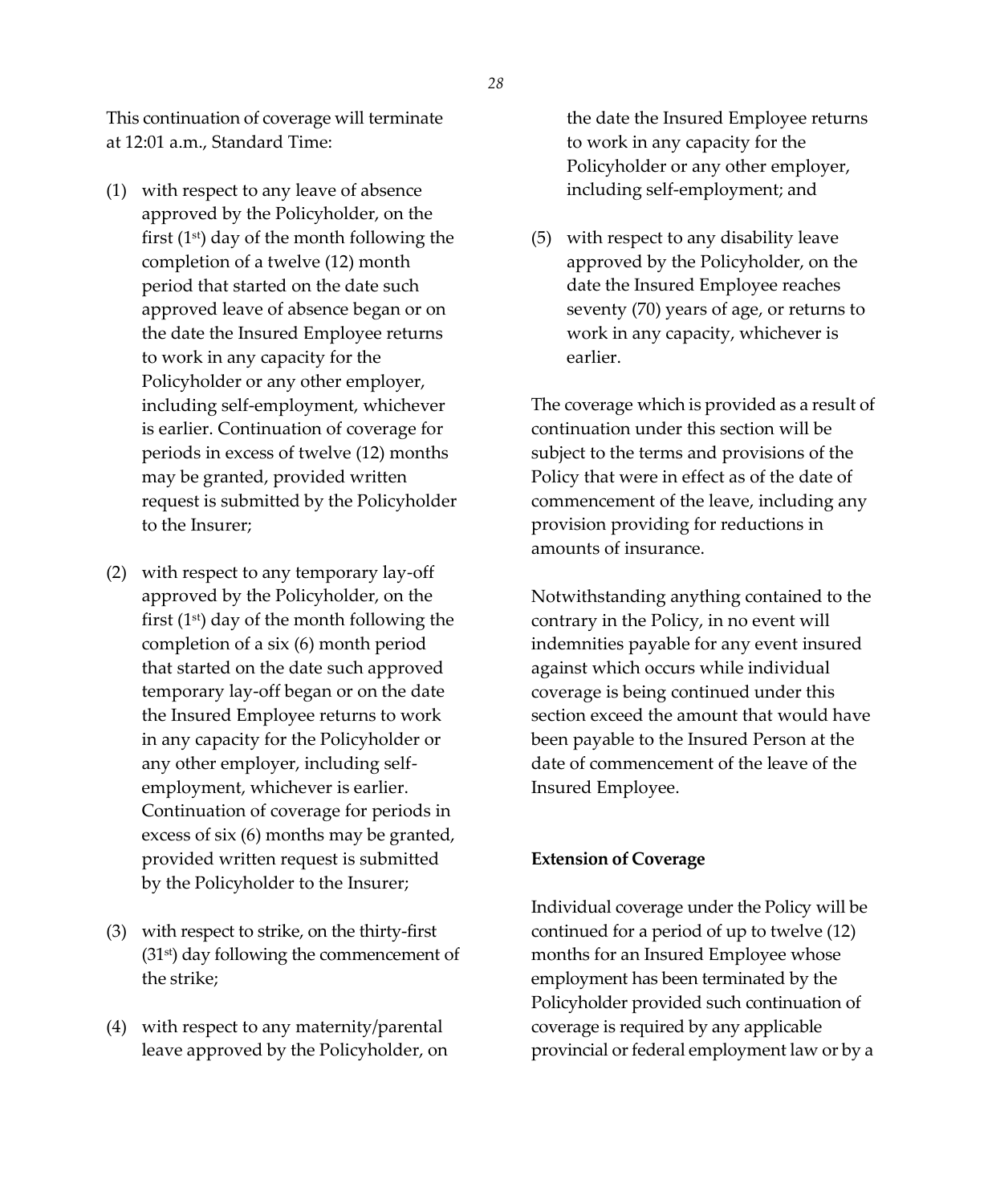severance package agreement received by the Insured Employee from the Policyholder and payment of premium in accordance with the Specific Provisions is continued. Under such conditions, individual coverage with respect to the Insured Spouse and/or Insured Dependent Children will also continue, provided payment of premium is continued.

This extension of coverage will terminate at 12:01 a.m., Standard Time, on the first  $(1<sup>st</sup>)$  day of the month following either the completion of the twelve (12) month period or the date the Insured Employee returns to work in any capacity, whichever is earlier.

Extensions of coverage for periods in excess of twelve (12) months may be granted, provided written request is submitted by the Policyholder to the Insurer.

The coverage which is provided as a result of extension under this section will be subject to the terms and provisions of the Policy which were in effect as of the date of termination of employment, including any provision providing for reductions in amounts of insurance.

Notwithstanding anything contained to the contrary in the Policy, in no event will indemnities payable for any event insured against which occurs while coverage is being continued under this clause exceed the amount that would have been payable to the Insured Employee at the date of termination of employment.

# **Conversion to an Individual Insurance Contract**

In the event an Insured Employee's coverage is terminated because:

- (a) the Insured Employee ceases to be an active Employee of the Policyholder on account of resignation, dismissal, retirement or failure to return to work for the Policyholder following a period of total disability; or
- (b) the Insured Employee ceases to be an eligible person under the Policy, as described under item 2 of Specific Provisions of the Policy; or
- (c) the period of extension of his coverage as provided in the "Extension of Coverage" section ends,

the Insured Employee who has not yet reached the age of seventy (70) years of age may make a written application to the Insurer within thirty-one (31) days of said termination to obtain an individual accident policy. On reception of such application, the Insurer will, without evidence of insurability, issue an individual accident policy to the applicant.

However, conversion will not be possible if the Policy is terminated at the time of the application.

The benefits provided will be set out in a Specific Loss Accident Indemnity schedule available from the Insurer at the time of conversion, and the amount of insurance that may be converted will not exceed the lesser of: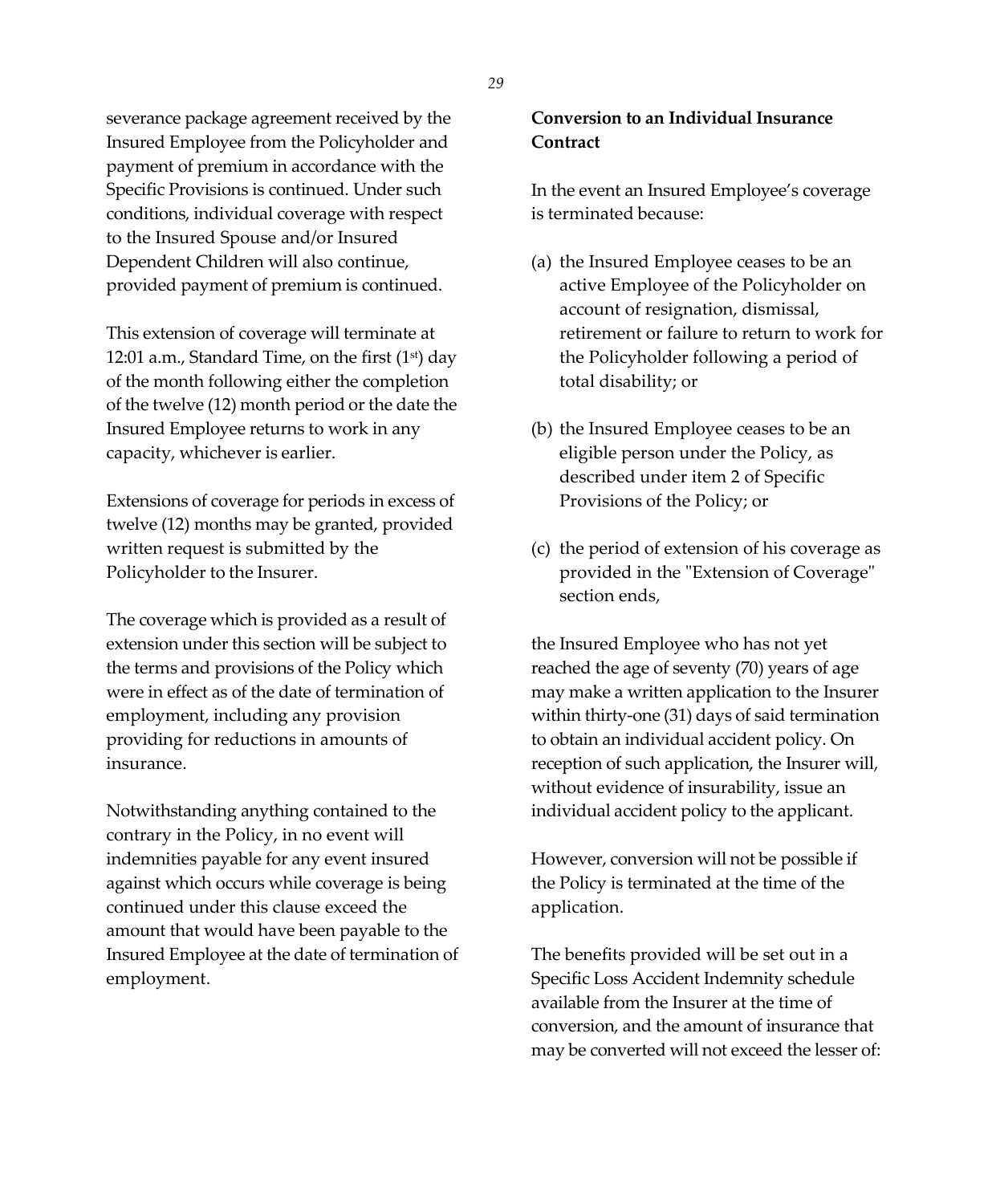- (a) the amount of insurance then in effect on the date of termination; or
- (b) a total aggregate amount of two hundred and fifty thousand dollars (\$250,000) for all such conversions by any Insured Employee.

Premiums for such an individual accident policy being issued in compliance with the aforementioned condition will be calculated at the Insurer's rates then in force for the attained age of such Insured Employee at the date of conversion. Premiums will be payable annually in advance and the accident policy will be issued on an annually renewable basis.

### **Retirement**

The insurance of an Insured Employee who retires from service with the Policyholder prior to age sixty-five (65) will remain in force, by payment of premium at the regular premium rate, until the end of the month during which such Insured Employee reaches sixty-five (65) years of age. Coverage with respect to the Insured Spouse and/or Insured Dependent Children will be continued while the Insured Employee's insurance remains in force, provided payment of premium is continued.

The insurance of an Insured Employee will remain in force beyond the end of the month during which the sixty-fifth (65th) birthday or date of retirement occurs, if such is later, by payment of premium at the regular premium rate. However, insurance with respect to such Insured Employee:

- (1) will be limited to a maximum of one hundred thousand dollars (\$100,000),
- (2) will not exceed the Principal Sum with respect to Quadriplegia, Paraplegia and Hemiplegia and
- (3) will terminate at the end of the month during which the Insured Employee reaches seventy (70) years of age.

No indemnity will be payable under the section entitled "Permanent Total Disability Indemnity" on or after the date of retirement, insurance cannot be increased after the date of retirement and any excess premium inadvertently accepted by the Insurer will be returned to the Insured Employee.

# **Exclusions**

No benefit will be paid for any loss, fatal or non-fatal, caused or contributed to by:

- (a) self-inflicted injuries, suicide or attempted suicide, regardless of the state of mind of the Insured Person;
- (b) war, whether declared or undeclared, and whether or not the Insured Person was actually participating therein within Canada and the United States of America;
- (c) civil commotion, riot, insurrection, armed conflict if the Insured Person was participating therein;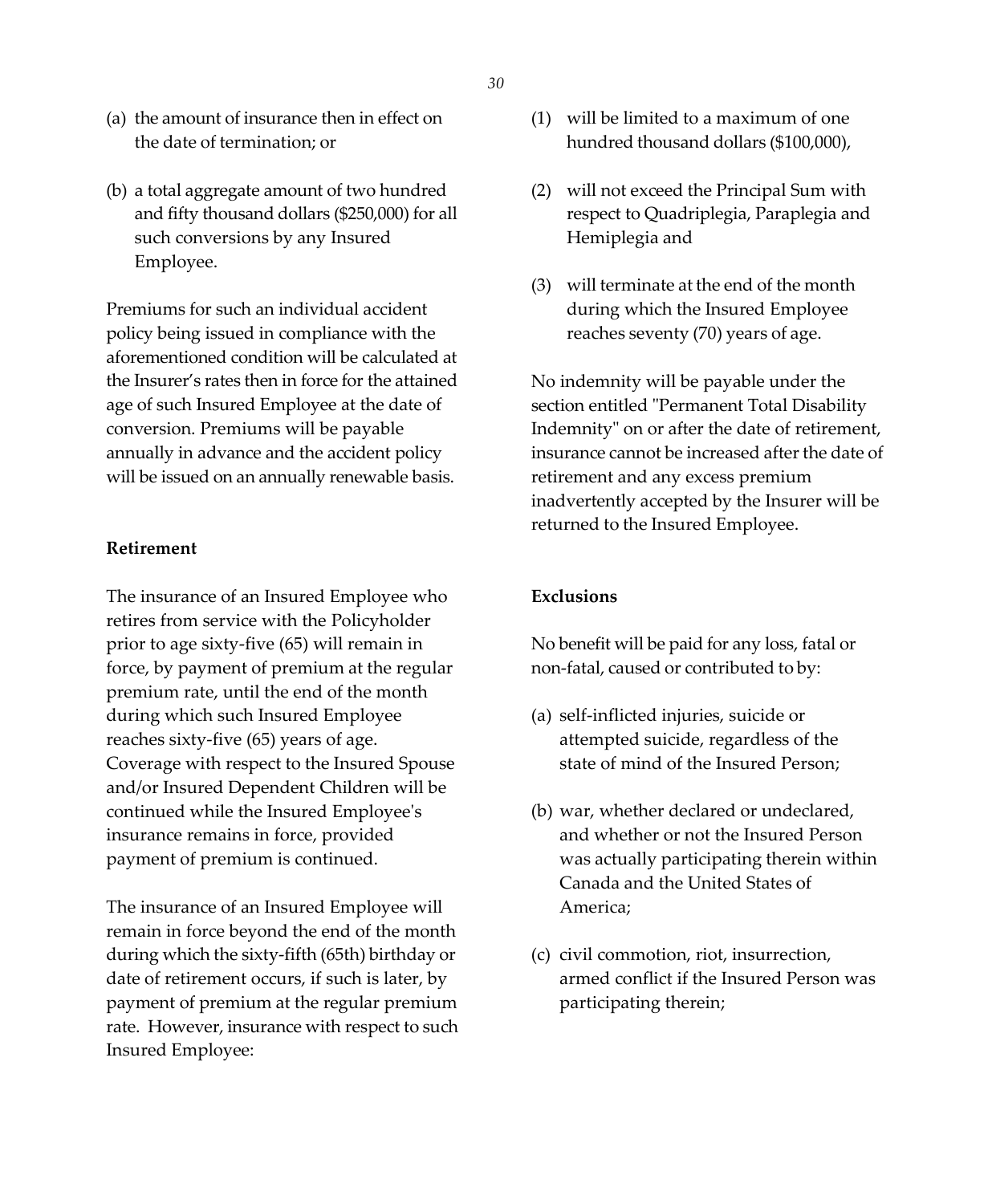- (d) the Insured Person's service, whether as a combatant or non-combatant, in the armed forces of any country;
- (e) the Insured Person riding as a passenger or otherwise in any vehicle or device for aerial navigation, other than as provided in the section entitled "Aircraft Coverage";
- (f) medical treatment or surgery on the Insured Person, except if the medical treatment or surgery was needed because of an Accident.

# **Claims Provisions**

**Notice of Claim** Written notice of Injury on which claim is based must be given to the Insurer within thirty (30) days after the date of the Accident resulting in such Injury. Such notice must be given in writing by or on behalf of the Insured Person, his beneficiary or the person who is entitled to the indemnity under the Policy, as the case may be, to the Insurer at 2020 University Street, Suite 1800, Montreal (Quebec), H3A 2A5, or to any regional office of the Insurer or to any authorized agent of the Insurer, with particulars sufficient to identify the Insured Person whose loss is the basis of such notice. Failure to give such notice within the time provided in the Policy will not invalidate any claim if it is shown not to have been reasonably possible to give such notice during such time and that such notice was given as soon as was reasonably possible, but in no event later than one (1) year after the date of the Accident.

**Claim Forms** The Insurer, upon receipt of such notice, agrees to furnish to the claimant such forms as are usually furnished by it for filing proof of loss. If such forms are not so furnished within fifteen (15) days after the Insurer's receipt of such notice, the claimant will be deemed to have complied with the requirements of the Policy as to proof of such loss upon submitting, within the time fixed in the Policy for filing proofs of loss, written proof covering the occurrence, character and extent of the loss for which claim is made.

**Proof of Loss** Written proof of loss must be furnished to the Insurer within ninety (90) days after the date of Accident resulting in such loss. Failure to furnish such proof within such time will not invalidate any claim if it is shown not to have been reasonably possible to furnish such proof during such time and that such proof was furnished as soon as was reasonably possible, but in no event later than one (1) year after the date of the Accident.

**Physical Examination and Autopsy** The Insurer will have the right and opportunity to examine, at its own expense, the person of the Insured Person whose loss is the basis of claim under the Policy, where and so often as it may reasonably require while it determines the validity of a claim hereunder, and, in the case of death, the right and opportunity to require an autopsy where it is not forbidden by law.

**Payment of Claims** All indemnities provided in the Policy for loss will be paid after customary proof of loss satisfactory to the Insurer has been given in accordance with the requirements of the Policy. With respect to Insured Persons of the Policyholder for whom